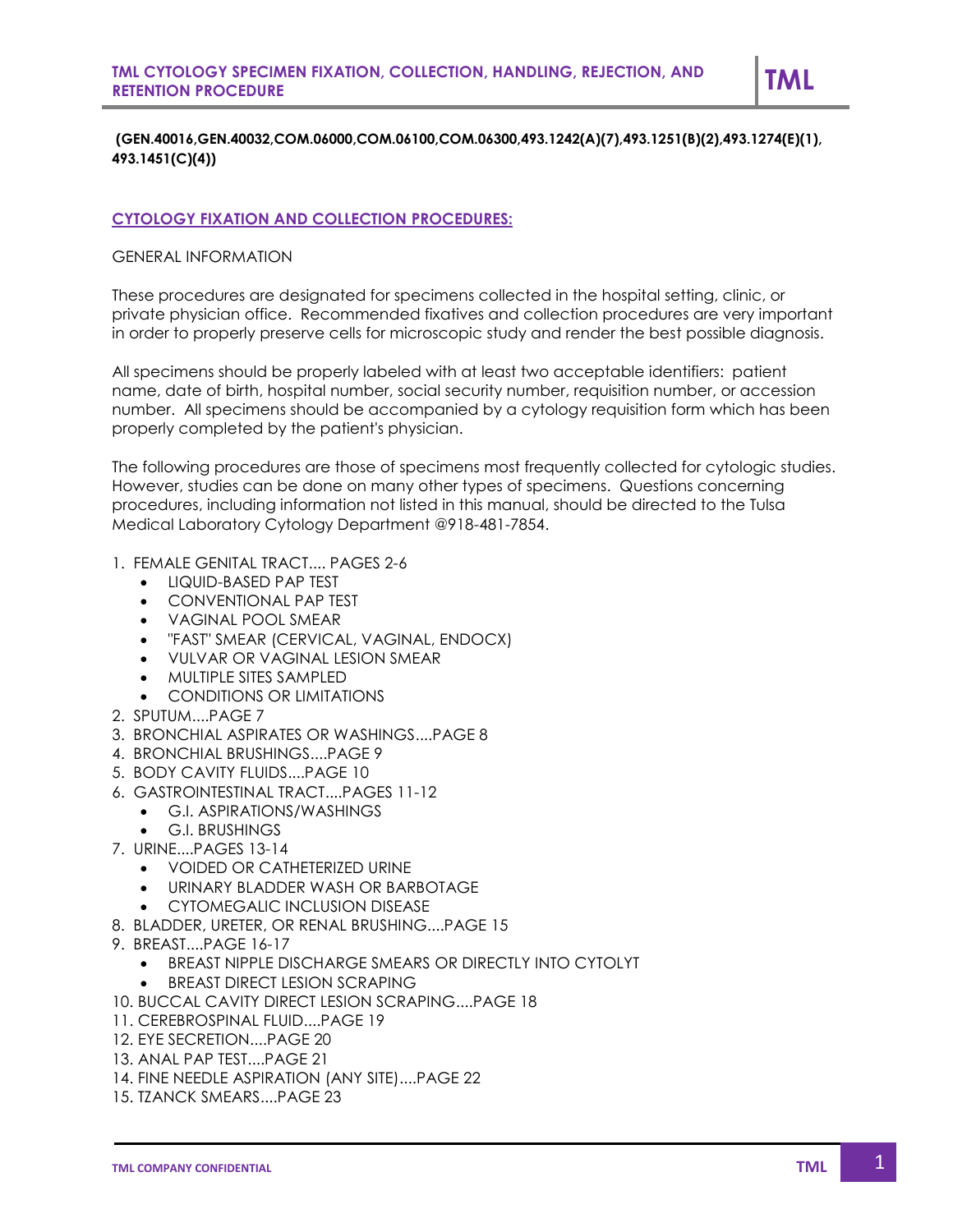### **FEMALE GENITAL TRACT**

### **FIXATION FOR PAP TESTS:**

- 1. Liquid-Based Pap Tests PreservCyt Container. (Check expiration date on vial)
- 2. Spray Fixative.
- 3. Immersion into a vial of 95% alcohol.

## **COLLECTION INSTRUCTIONS FOR LIQUID-BASED PAP TESTS (TWO OPTIONS):**

**OPTION (1):** Combo Collection Method (Endocervical Brush and Plastic Spatula) - Obtain adequate sampling from the ectocervix and rinse in PreservCyt Solution by swirling the spatula vigorously in vial (10) times. Discard the spatula. Obtain adequate sampling from the endocervix using endocervical brush device. Insert brush into cervix with only bottom-most fibers being exposed. Slowly rotate 1/4 or 1/2 turn in one direction. Do not over rotate. Rinse as quickly as possible in PreservCyt Solution by rotating the device in the solution (10) times and pressing against the sides of the fixative vial. Swirl vigorously the brush to further release material. Discard the brush.

**OPTION (2):** Broom-Like Device - Obtain an adequate sampling from the cervix using a broomlike device. Insert central bristles of the broom into the endocervical canal deep enough to allow shorter bristles to fully contact ectocervix. Push gently and rotate the broom in a clockwise direction (5) times. Rinse the broom as quickly as possible into the PreservCyt fixative vial by pushing the broom into the bottom of the vial (10) times forcing the bristles apart. As a final step swirl the broom vigorously to further release material. Discard collection device.

Tighten the cap of the vial so the black torque line on the cap passes the black torque line on the vial. Always record the patients name and a second identifier on the vial. Record the patient's name, medical history, LMP, ordering physican, molecular tests ordered, date of birth, date of collection, and insurance information on the Cytology Requisition or electronic order. Place printed copy of requisition in the outer side pocket of biohazard bag. Place vial inside center of biohazard bag and seal in case of leakage.

# **HANDLING:** Maintain at room temperature.

# **REJECTION CRITERIA:**

- 1. Specimens that have leaked from the container.
- 2. Specimen container without two patient identifiers.
- 3. Check the expiration date on the vial. No molecular test will be performed.

**RETENTION:** Liquid specimen - six weeks. If a molecular test has been performed the vial is discarded in one week. Slides are retained for five years.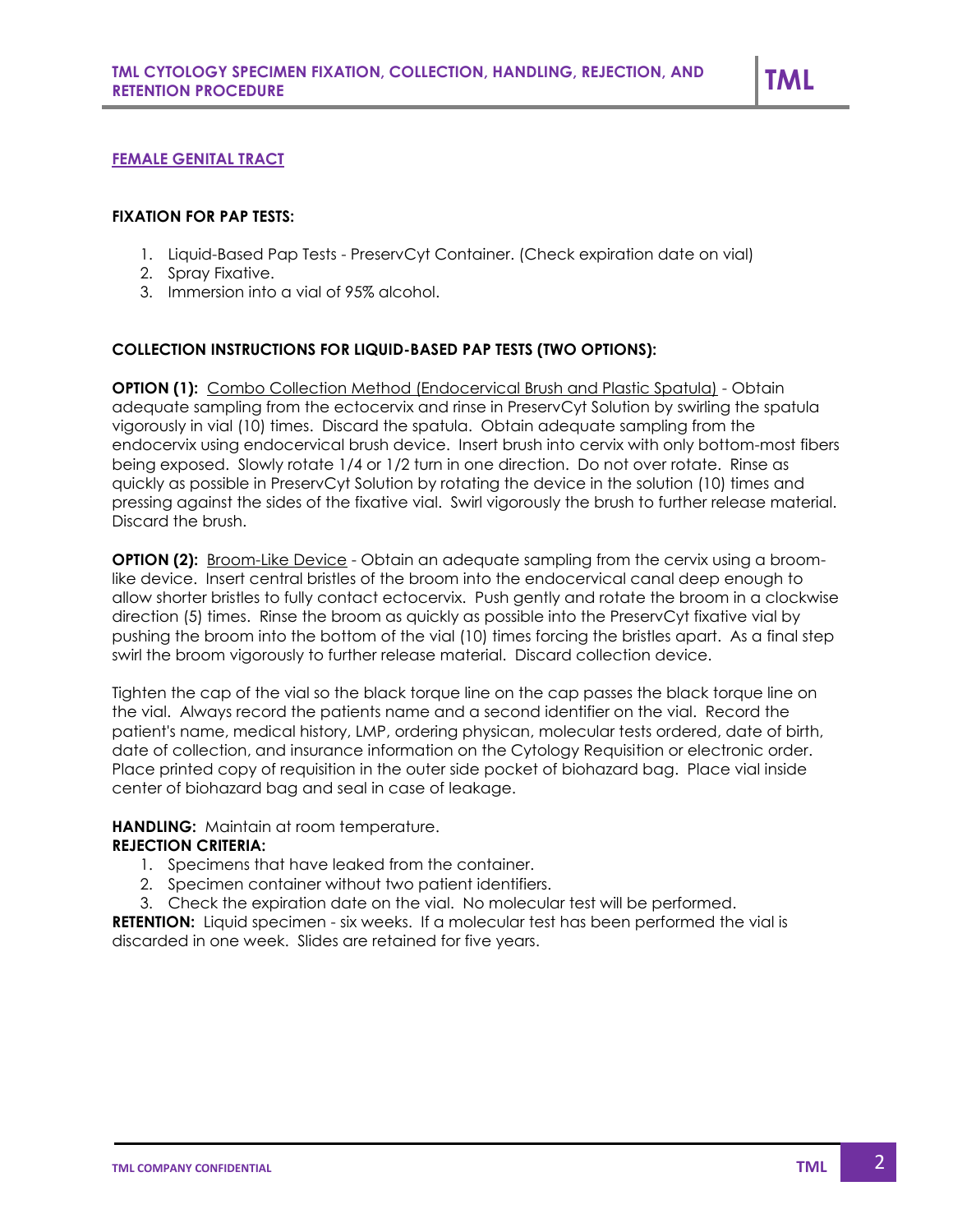Note: Slides should be labeled with the patient's name before smears are taken. In addition, the speculum should not be moistened with surgical lubricating jelly before insertion into the vagina. If needed, moistening the speculum with warm tap water will aid in insertion and will not interfere with subsequent cytologic examination.

### METHOD NO.1:

- Insert pointed cervical end of spatula a high as possible into the external cervical os.
- Rotate the spatula completely around the canal (360 degrees) thus sampling the entire transition zone.
- Quickly spread the material in a lengthwise motion on a previously labeled glass slide. Fix immediately. Do not contaminate specimen with surgical lubricant.

#### METHOD NO.2:

- Follow the directions as stated above, but in addition to the scraper insert a cytology cervical brush into the endocervical canal.
- Rotate the brush clockwise and counterclockwise (360 degrees) to ensure proper sampling of area.
- The material can be placed on the same slide as the cervical scraping. One area of the slide can be reserved for the cervical scraping material and another portion can be reserved for the cytobrush material.
- Spray fix material immediately. Do not contaminate specimen with surgical lubricant.

METHOD NO.3:

- A sample containing ectocervical material and endocervical canal material can be obtained simultaneously by utilizing a Unimar Cytology Cervical Brush. Call the TML Cytology Department if you would like to try this particular type of cytology brush.
- Insert the Unimar Cytology Brush into the endocervical canal until the shorter bristles are flush with the ectocervix. Rotate the brush 360 degrees, first in a clockwise motion 3-4 turns, then in a counter clockwise motion another 3-4 turns.
- Spread the material on a pre-labeled slide in a paintbrush motion one smooth stroke. Turn the brush over and follow the same motion.
- Spray fix immediately. Do not contaminate specimen with surgical lubricant.
- If smeared properly, endocervical cells will be centered directly in the middle of the slide. The ectocervical cells will be on both sides of the endocervical cells. This facilitates the detection of endocervical material which denotes a proper cervical smear.

# **HANDLING:** Maintain at room temperature.

## **REJECTION CRITERIA:**

- 1. Slides that are broken but repairable, with 50% of the slide missing, will be repaired and processed as usual with an appropriate comment issued with the final report; slides with greater than 50% missing will be rejected.
- 2. The technologist/pathologist may decide material is insufficient for proper evaluation. Severe air drying artifact and/or mechanical distortion may render the smear unsatisfactory for evaluation of cell morphology. Unsatisfactory smears include acellular smear, severe obscuring inflammation, lubricant or blood, and/or extensive air drying artifact.

### **RETENTION:** Five years.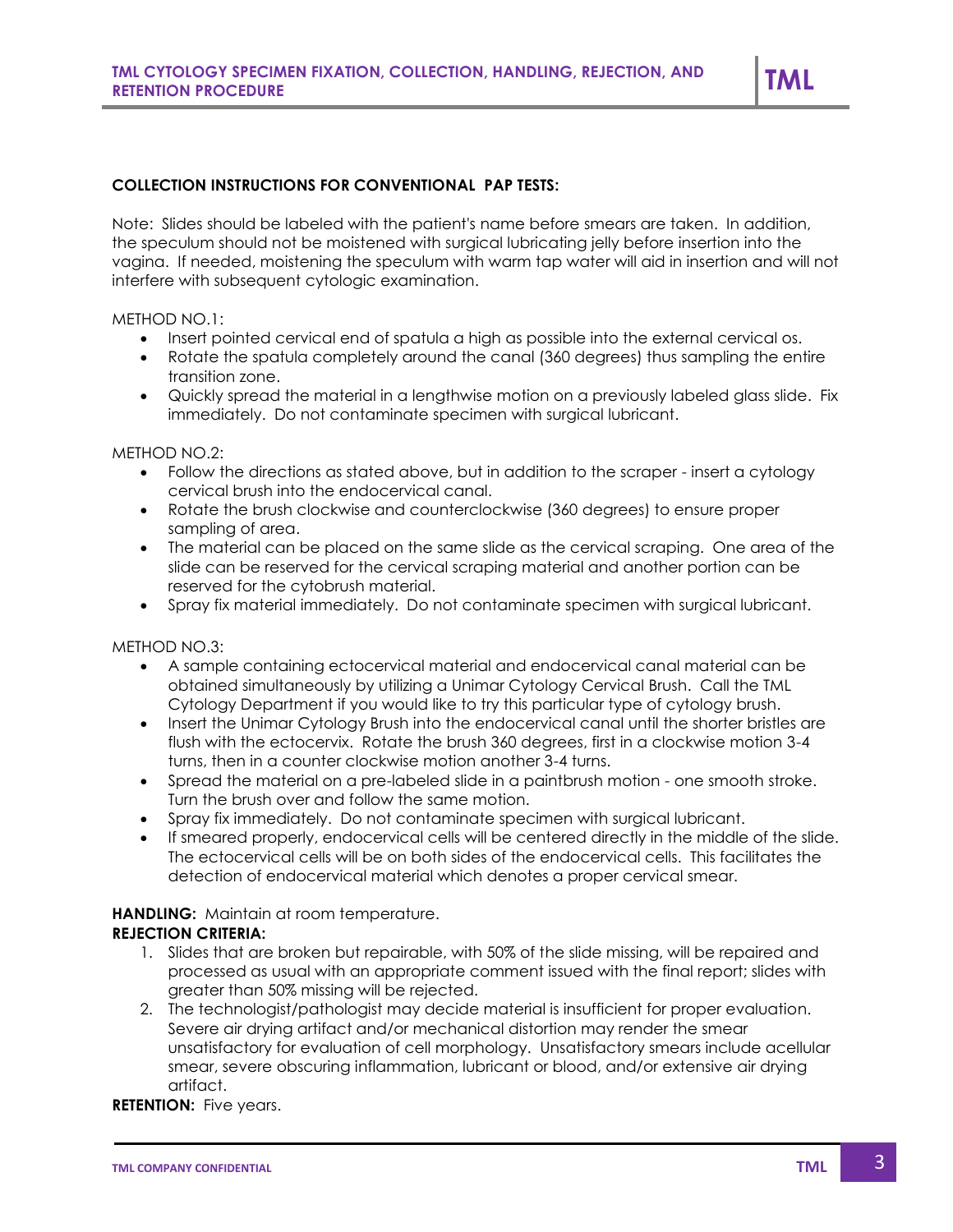# **COLLECTION INSTRUCTIONS FOR VAGINAL POOL SMEAR:**

Sampling the Vaginal Pool (Posterior Vaginal Fornix) is less valuable than direct cervical scraping for detection of early cancer of the cervix. However, it is an excellent method for detection of endometrial lesions and extrauterine neoplasms, as well as for evaluation of radiation responses, and may be included as part of a routine cytologic evaluation for malignancy. In addition, it is the ideal method for following post-hysterectomy patients.

Note: Slides should be labeled with the patient's name before smears are taken. In addition, the speculum should not be moistened with surgical lubricating jelly before insertion into the vagina. If needed, moistening the speculum with warm tap water will aid in insertion and will not interfere with subsequent cytologic examination.

- Vaginal pool material is obtained with a spatula or by pipette aspiration and placed as a thick drop on the slide near the label end.
- Spread the material across the slide in a smooth even lengthwise motion with the spatula.
- Fix immediately in 95% alcohol or with spray fixative.

**HANDLING, REJECTION, RETENTION:** Same as for a conventional pap test.

## **COLLECTION INSTRUCTIONS FOR "FAST" SMEAR (COMBINED CERVICAL, VAGINAL, ENDOCX):**

For routine use, the "fast" smear technique offers a high rate of general gynecological cancer detection, yet it is fast and simple to prepare clinically. Mixing the pancervical scraping with the vaginal pool material from serous, inflamed cervices is better than with a simple cervical scrape smear.

- Obtain a sample of the vaginal pool mucus and place it as a thick drop on the slide near the label end. Do not spread the material.
- Insert the pointed end of the cervical scraper into the external cervical os as high as can be reached and scrape completely around the canal (360 degrees). Thus, the entire transition zone will be sampled (Endocervical Canal, External Os, and Ectocervix).
- Mix the material from the pancervical scraping(Utilization of the cytobrush can enhance the collection procedure) with the vaginal pool material on the slide.
- Using the cellular spreader portion of the cervical scraper make two lengthwise light strokes, resulting in a smear that is evenly distributed on the slide. Do not smear with spatula in a circular motion.
- Fix immediately in 95% alcohol or with a suitable spray fixative.

**HANDLING, REJECTION, RETENSION:** Same as for a conventional pap test.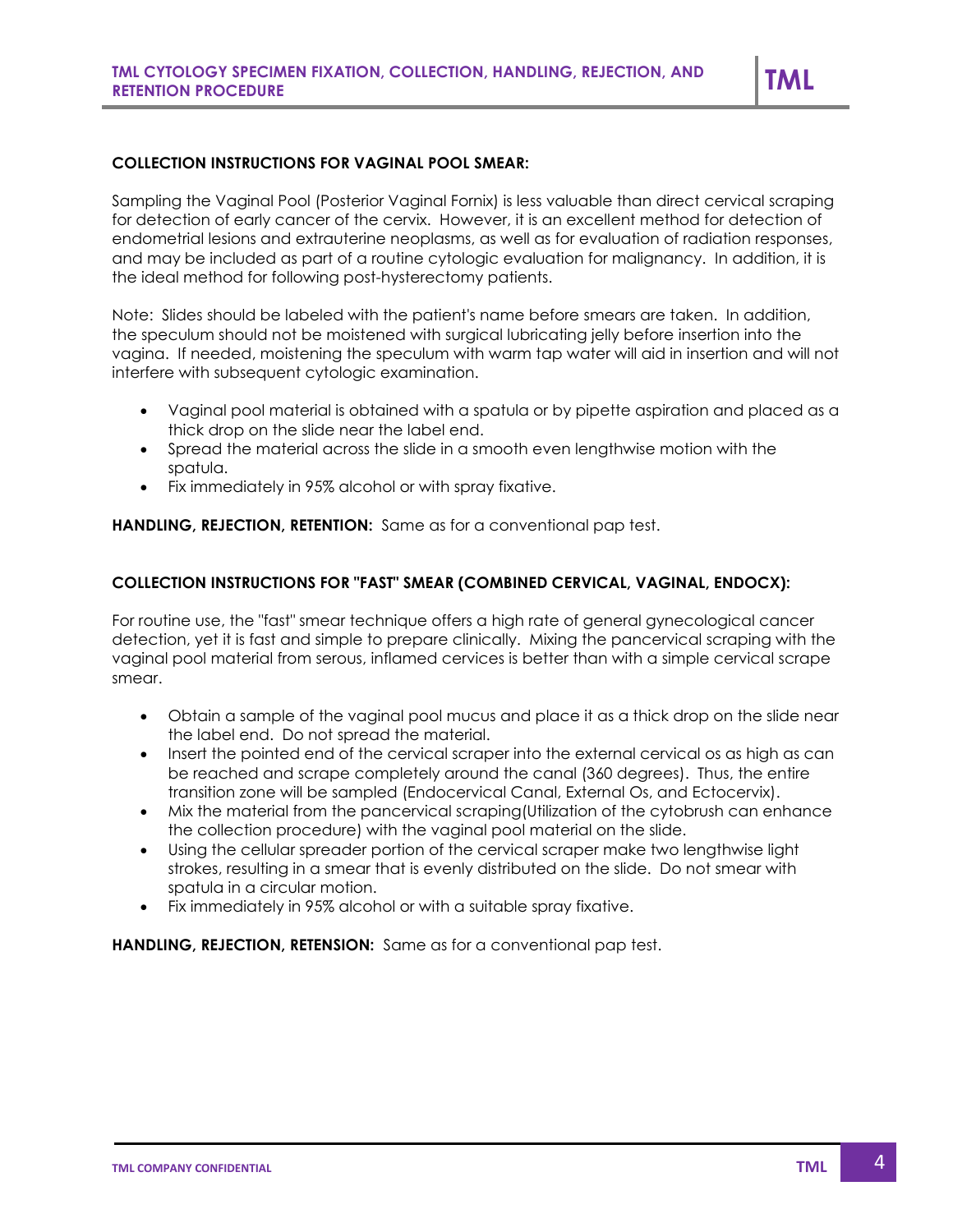#### **COLLECTION INSTRUCTIONS FOR HORMONAL EVALUATION SMEAR:**

When taken correctly, the vaginal smear for hormonal evaluation can be a valid and reliable asset for monitoring estrogen, progesterone, and androgen levels.

Note: The patient should be instructed not to douche, use intravaginal medication, diaphragm, or contraceptive cream for at least 24 hours before smear collection.

- Expose the vaginal walls with an unlubricated speculum.
- Using the rounded end of a cervical scraper, collect the material from the lateral wall of the middle third of the vaginal wall. Use several gentle vertical strokes.
- Smear collected material on a glass slide, previously labeled with patient's name and site of specimen.
- Fix immediately in 95% alcohol or with a suitable spray fixative.

Note: Accurate hormonal evaluation cannot be made if the specimen is collected when there is vaginal bleeding or infection present. Although formal maturation indexes (M.I.) cannot be performed on ThinPrep Pap Test specimens, estimated estrogen effect can be performed which may provide clinically useful information.

**HANDLING, REJECTION, RETENTION:** Same as for a conventional pap test.

## **COLLECTION INSTRUCTIONS FOR VULVAR OR VAGINAL LESION SMEAR:**

The best specimens are obtained from the growing margins of the lesion, not from the necrotic center.

- For best results, soak the margins of the lesion with saline, then remove and discard the necrotic and keratinized debris
- Abrade the growing margins of the lesion with the rounded end of a wooden scraper.
- Smear the collected cellular material on a previously labeled glass slide.
- Fix immediately in 95% alcohol or with a suitable spray fixative.

Note: Cellular specimens from direct lesion scrapings dry out rapidly. Thus, rapid fixation is critical if optimum results are to be obtained.

**HANDLING, REJECTION, RETENTION:** Same as for a conventional pap test.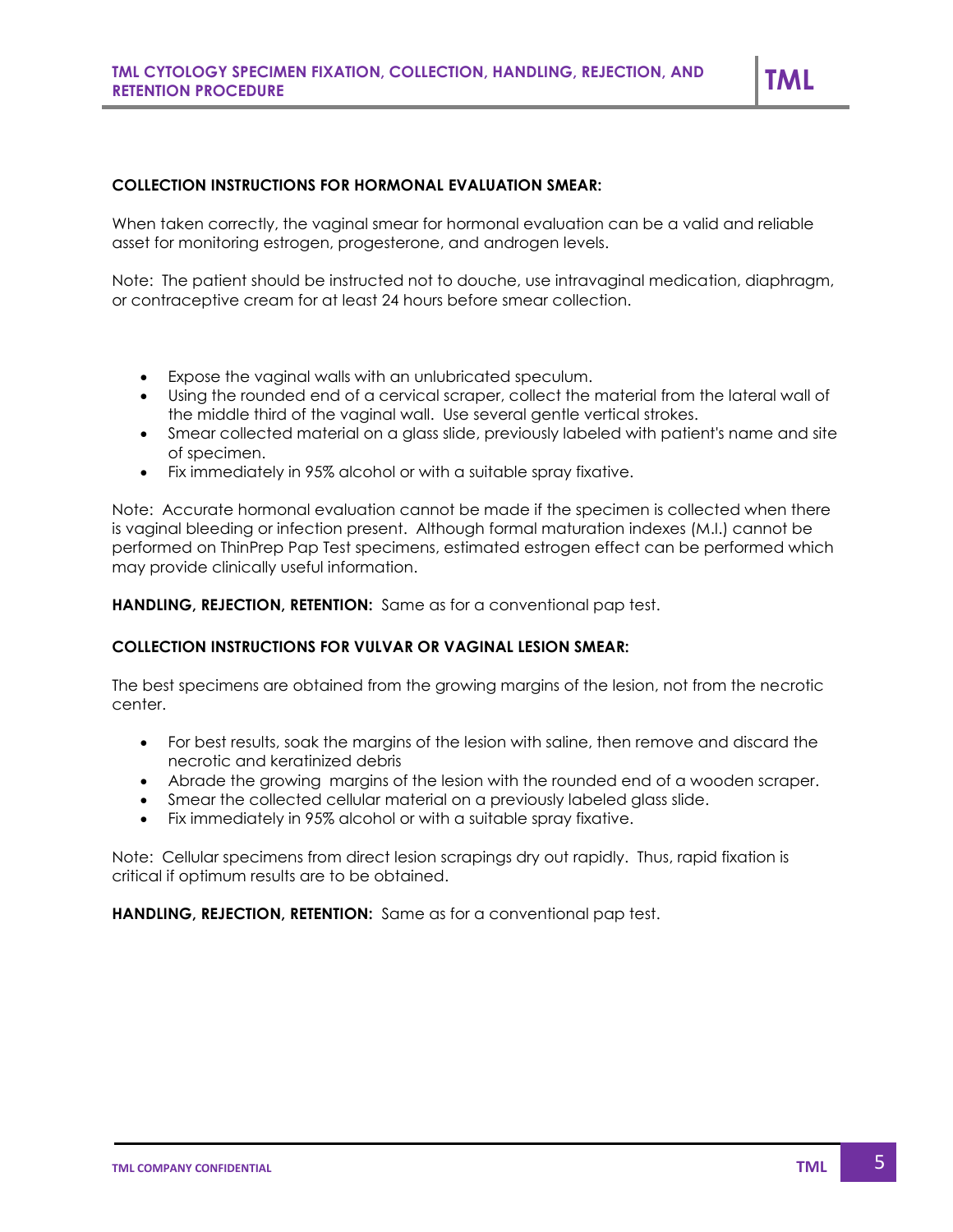## **GYNECOLOGICAL COLLECTION PROTOCOL FOR PATIENTS WITH MULTIPLE SITES SAMPLED:**

- 1. If a patient with a routine pap test has an additional site sampled for cytologic studies such as a vaginal lesion, perineal lesion, and/or vulvar lesion - please label each subsequent specimen vial with the appropriate source/site. This will alleviate any confusion as to the source of the specimen if any discrepant issue arises.
- 2. Please fill out a separate cytology requisition for each site and possible description of the lesion observed. Any clinical information relevant to the cytologic examination will be greatly appreciated.
- 3. Please place all of the same patient's vials ( such as the routine pap test vial and any other vial (s) with different cytologic source/sites ) in the same biohazard bag along with the requisitions and the laboratory will determine whether one or more accession numbers will be assigned. Please remember to place vial (s) in the center compartment of the biohazard bag and the requisition in the outer compartment.

PLEASE NOTE THE FOLLOWING CONDITIONS OR LIMITATIONS WHEN COLLECTING GYNECOLOGICAL SPECIMENS:

- 1. The patient should schedule her pap smear for mid-cycle of her menses. If the patient is experiencing her menses at the scheduled time of her pelvic exam, the patient should be instructed to call the doctor's office and reschedule the examination. The blood may obscure the evaluation of the cells or limit the amount of cellularity.
- 2. The patient should not douche for 24 hours prior to the collection of the pap smear. She should also refrain from sexual intercourse for 24 hours prior to the collection of the pap smear.
- 3. The doctor should refrain from using surgical lubricant prior to the pap smear collection. The lubricating jelly will markedly interfere with the cytologic examination.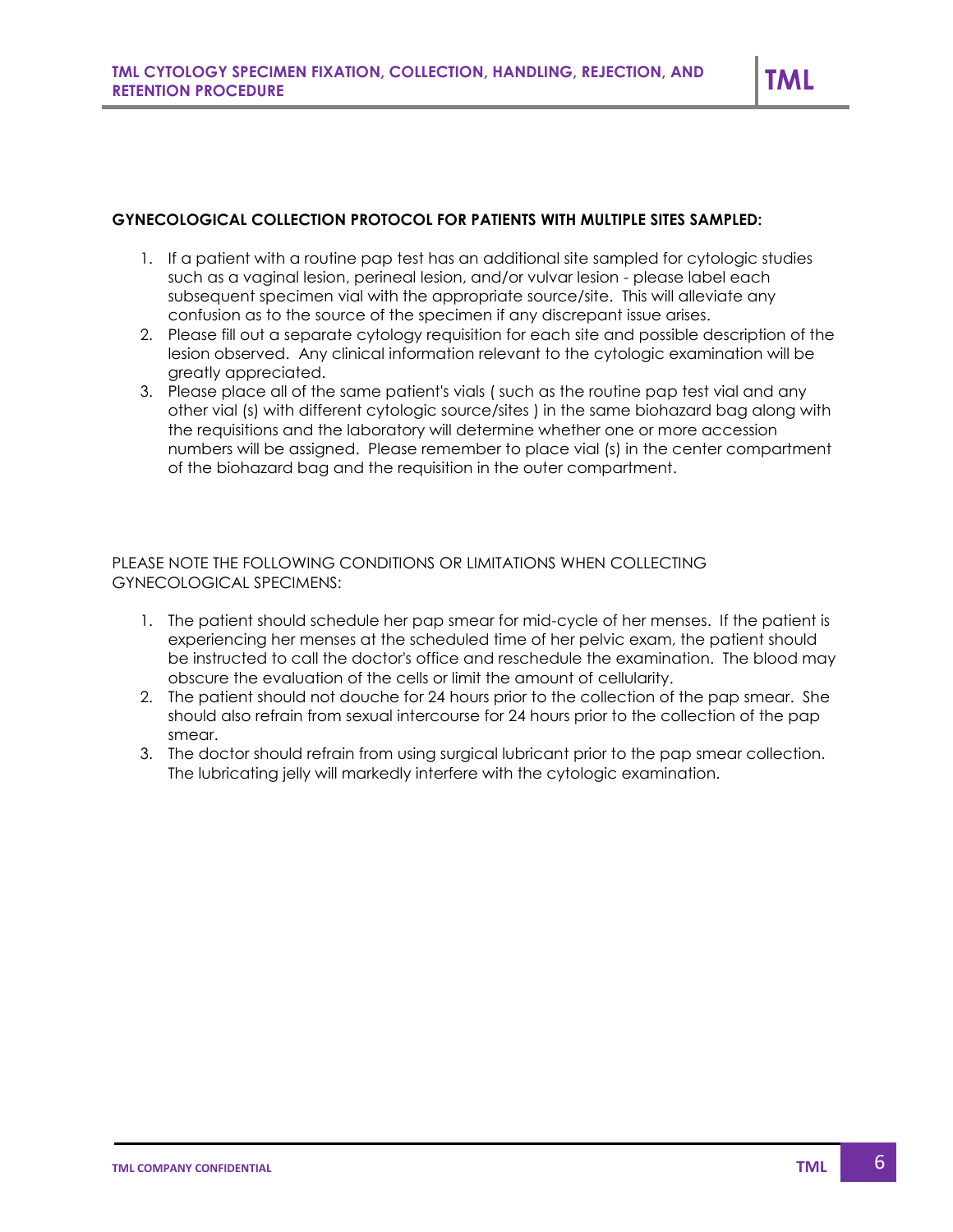When a pulmonary lesion is suspected, a complete sputum series should be examined. The complete sputum series consists of a SINGLE early morning deep cough specimen EACH DAY for three to five consecutive days. A post-bronchoscopy specimen may be included in the series. The complete sputum series increases the detection of primary bronchogenic carcinoma from 45% (one specimen) to 95% (five specimens). Do not submit 24-hour specimens!

## **SCOPE**

All TML clients including hospitals and doctors offices.

## **RESPIRATORY TRACT (SPUTUM) PROCEDURE:**

- 1. Give the patient a clean sputum collection receptacle containing Cytolyt the preceding day and instruct he or she not to use until the following morning. Cytolyt is normally clear so the addition of food coloring may be utilized to forewarn the patient to not drink the solution. The patient should be made aware that the Cytolyt fixative solution is poisonous.
- 2. Instruct the patient to cough DEEPLY (from the diaphragm) upon awakening and encourage the patient to expectorate only secretions coughed up from the bronchial tree - not saliva which accumulates in the mouth or post-nasal accumulation in the pharynx. It is important that the patient rid his mouth of saliva, food or other material before expectorating by spitting or rinsing his mouth with water: for patients with scanty sputum, it may take 15-30 minutes of intermittent coughing before an adequate sample can be obtained. Time spent in patient instructions is most important.
- 3. The properly labeled specimen with the source on the container, patient name, and a second identifier (MRN, SS#, DOB, etc.), accompanied by a complete cytology requisition, should be taken to the laboratory.
- 4. Post-bronchoscopy sputum should be collected an hour or so after the bronchoscopy procedure in the same manner as outlined above. Send the properly labeled specimen and cytology requisition IMMEDIATELY to the laboratory.

### **HANDLING:** Maintain at room temperature.

### **REJECTION:**

- 1. If insufficient cellular material is present, the technologist/pathologist may decide the material is insufficient for proper evaluation.
- 2. The specimen must be a deep cough specimen with alveolar macrophages present to be considered satisfactory.
- 3. The specimen container must be labeled with two identifiers.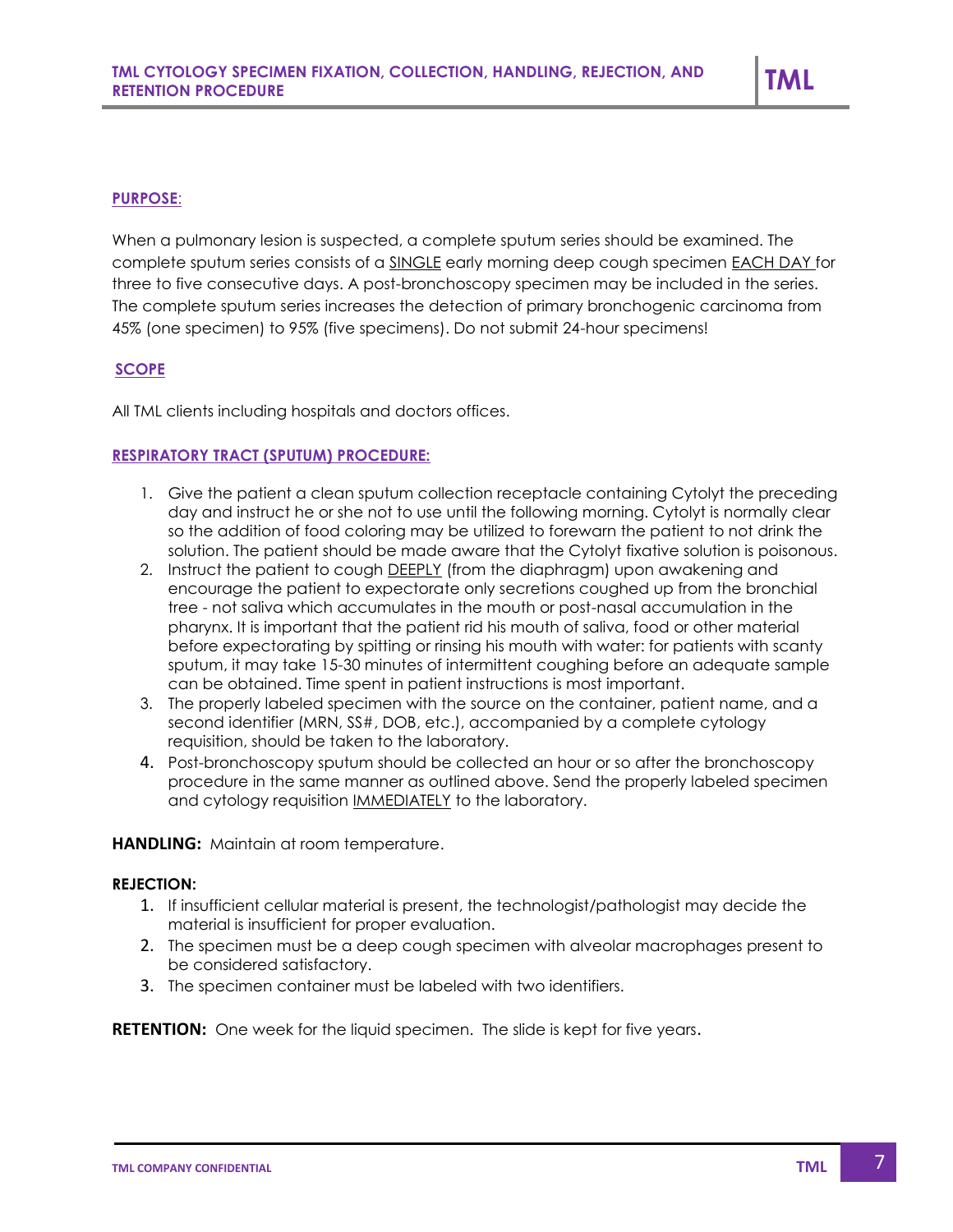To ensure the proper collection of bronchial aspirates or washings.

# **SCOPE**:

All TML clients including hospitals and doctors offices.

### **BRONCHIAL ASPIRATES OR WASHINGS PROCEDURE:**

- 1. Optimum cellular detail is obtained when bronchial lavage specimens are collected using BALANCED ELECTROLYTE SOLUTION. DO NOT USE SALINE SOLUTION.
- 2. After collection, label the specimen container and cytology requisition as to the site of procurement and send the specimen **IMMEDIATELY** to the hospital laboratory or outpatient clinic area responsible for fixation procedures.
- 3. Upon arrival at the hospital laboratory or outpatient clinic area, CYTOLYT (cytology fixative), should be added to the bronchial washing specimen immediately. 30cc's of Cytolyt should be added to the specimen (equivalent to one full depression of the plunger apparatus).
- 4. The specimen should be placed in the specified retrieval area for TML couriers.

## **BAL-PEDS SPECIMEN REQUIREMENTS**

- 1. Specimens should be labeled as BAL-PEDS.
- 2. Cytology will need as much of the specimen as possible.
- 3. Specimens must remain unfixed. Please send to TML without fixation. These specimens will deviate from the normal protocol due to the request for lipid-laden macrophages.

**HANDLING:** Maintain at room temperature.

#### **REJECTION:**

- 1. If insufficient cellular material is present, the technologist/pathologist may decide the material is insufficient for proper evaluation.
- 2. The specimen must contain cells representative of the lung.
- 3. The specimen container must be labeled with two identifiers.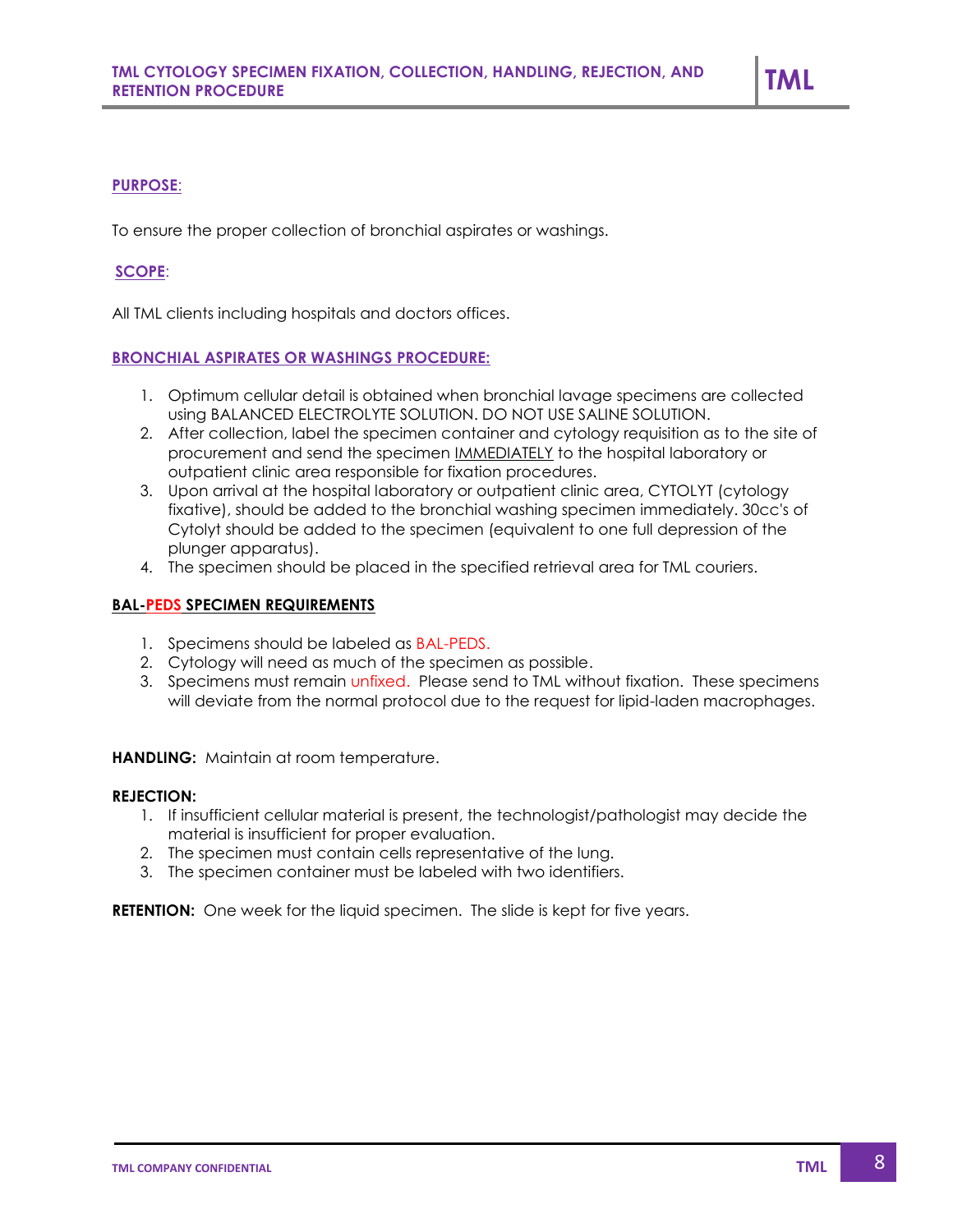This procedure is to provide guidance for cytology specimen fixation, collection, rejection, and retention for Bronchial Brush Specimens.

## **SCOPE**:

All TML clients including hospitals and doctors offices.

### **BRONCHIAL BRUSHING PROCEDURE:**

- 1. All bronchial brushings collected for cytologic studies should be submitted with the brush tip clipped and placed directly into an appropriately labeled CytoLyt container.
- 2. The container must be labeled with the appropriate source descriptors such as Rt., Lt., RUL, RML, RLL, LUL, LLL, etc., along with the patient's name and a second identifier (DOB, MRN, SS#, etc.)

No preparation of slides will be necessary. Utilizing this method, superior cellular morphology can be attained in addition to the preparation of a cell block to further enhance the architectural evaluation of the cells. The cell block preparation will also allow for possible Immunohistochemical stains to further determine the origin of abnormal cells if necessary.

Special Instructions for Multiple Clipped Brush Tips:

- 1. If more than one brush is utilized to brush the same area or site, then the multiple brush tips that have been clipped can be placed in the same CytoLyt container and only one order will be placed or one requisition completed.
- 2. If multiple areas or sites are brushed, then separately labeled CytoLyt containers must be utilized with the appropriate corresponding sites written on patient identification label and corresponding orders/requisitions for the different areas or sites.

Special Note: If a physician chooses to rinse a brush in between sampling, please use a balanced electrolyte solution such as Plasma-Lyte® or Polysol®. Utilize no more than 15cc's of this solution. When the procedure is complete, please add the 15cc's of Plasma-Lyte® or Polysol® to the CytoLyt container that contains the clipped brush tip. There is no need for two separate containers in this instance.

**HANDLING:** Maintain at room temperature.

### **REJECTION:**

- 1. If insufficient cellular material is present, the technologist/pathologist may decide the material is insufficient for proper evaluation.
- 2. The specimen must contain cells representative of the lung.
- 3. The specimen container must be labeled with two identifiers.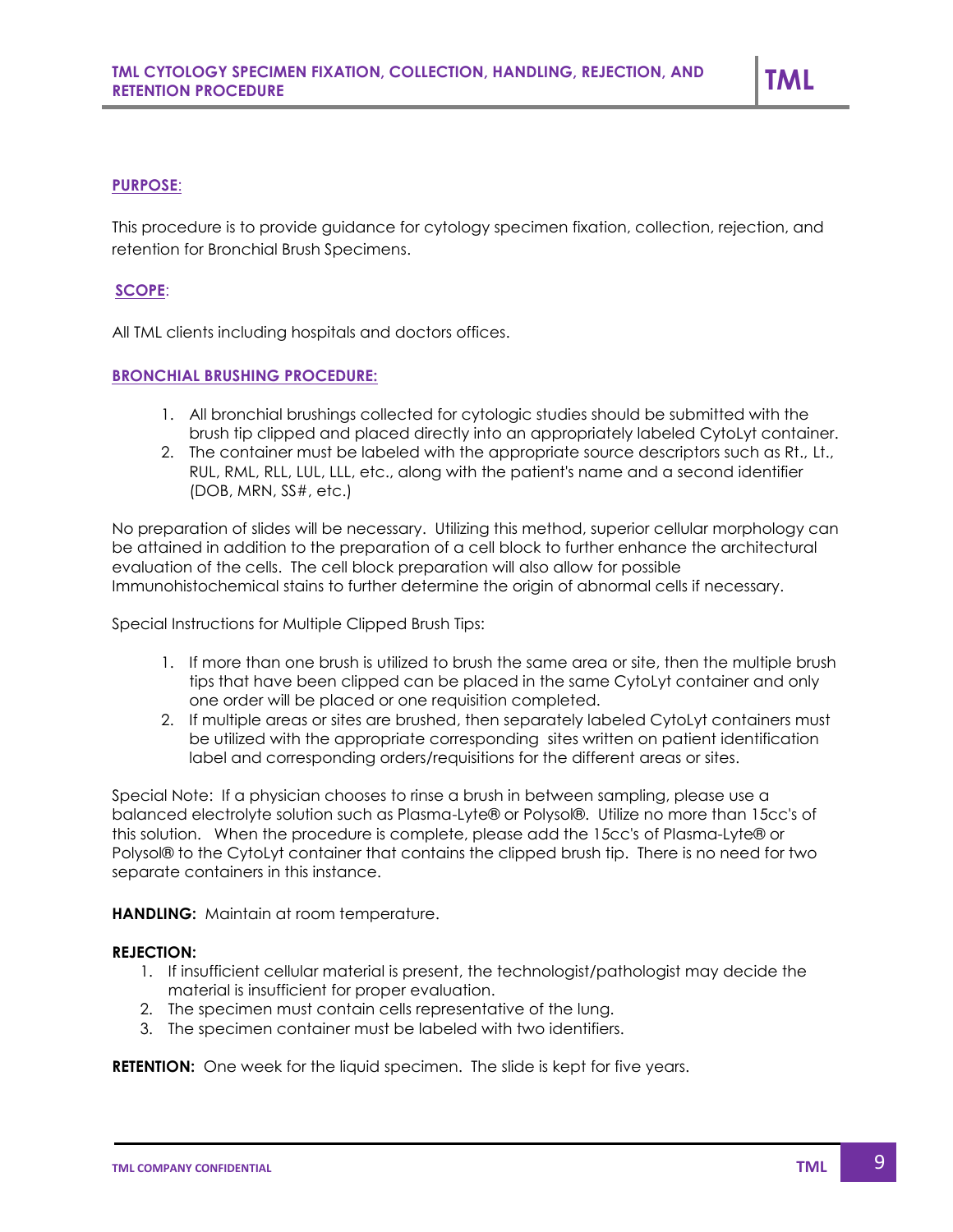To ensure proper fixation, collection, handling, rejection, and retention of all body cavity fluids (includes pleural, peritoneal, pericardial, synovial/joint fluid and cyst fluid).

## **SCOPE**:

All TML clients including hospitals and doctors offices.

### **BODY CAVITY FLUID PROCEDURE:**

- 1. If microbiology and/or chemistry tests are ordered (in addition to cytology studies), please extract the required amount of specimen for these particular tests. Send the remainder of the specimen - without the addition of Heparin - to the laboratory. It is encouraged to send as much of the specimen as possible for cytologic evaluation.
- 2. Send the properly labeled specimen container and cytology requisition slip IMMEDIATELY to the hospital laboratory or clinic for appropriate fixation procedures.
- 3. For specimens under 100cc's add 30cc's of cytolyt (equivalent to one full depression of the plunger apparatus). Heparin should not be added. Refrigerate specimen.
- 4. NO FIXATIVE IS REQUIRED ON SPECIMENS OF 100cc's OR MORE. Do not add Heparin. Please refrigerate immediately. Time delays of 24 hours or more are discouraged. Delivery to the laboratory as soon as possible will greatly benefit the examination of the cellular detail during microscopic evaluation.

**HANDLING:** Maintain at room temperature.

### **REJECTION:**

- 1. If insufficient cellular material is present, the technologist/pathologist may decide the material is insufficient for proper evaluation.
- 2. The specimen must contain cells representative of the source.
- 3. The specimen container must be labeled with two identifiers.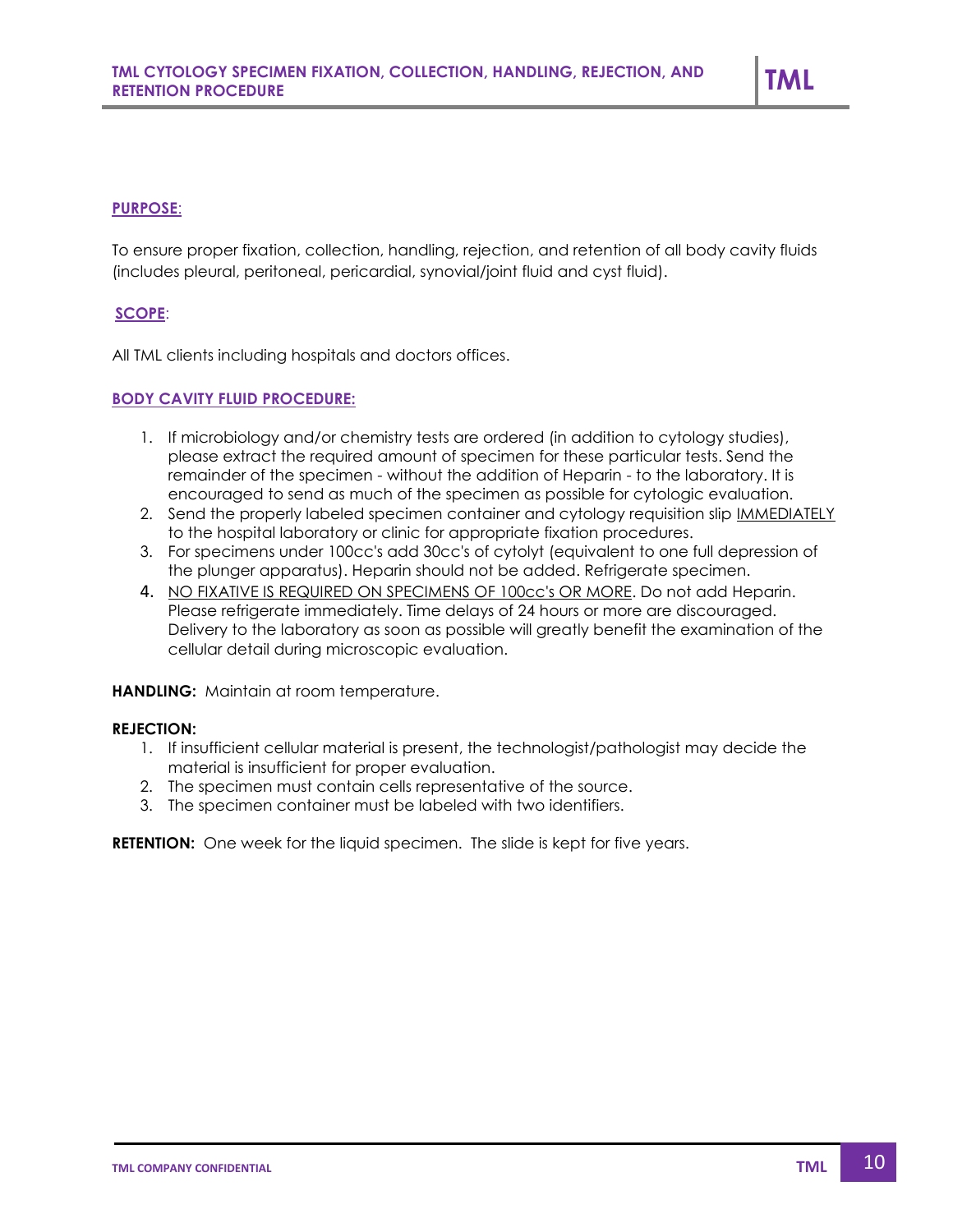To ensure the proper collection of all gastrointestinal tract specimens.

## **SCOPE**:

All TML clients including hospitals and doctors offices.

### **GASTROINTESTINAL TRACT PROCEDURE:**

Because of the nature of the gastrointestinal tract, ADEQUATE PREPARATION OF THE PATIENT IS ESSENTIAL in order to obtain satisfactory specimens. If possible, cytology procedures should be performed prior to barium examinations (since barium contamination of the cellular sediment makes microscopic interpretation difficult). Otherwise, wait 48-72 hours after a barium examination before attempting a cytologic study.

FOR ESOPHAGEAL AND GASTRIC SPECIMENS: The patient should fast overnight and withhold antacids and other medication. Clear fluids may be consumed until one hour before the procedure. If obstruction is present, the patient should be on liquid diet the day before the procedure and all residue should be removed from the stomach by washing with normal saline prior to obtaining the cytologic sample.

FOR COLONIC SPECIMENS: The patient should be placed on a low residue diet as soon as the procedure is planned. Two (2) to three (3) cleansing enemas should be given prior to obtaining the cytologic specimen.

- A. Gastrointestinal Tract Aspirations and Washings
	- 1. Aspirated secretions or lavage specimens should be mixed IMMEDIATELY with 30cc's of Cytolyt. The washings/lavages should be obtained prior to biopsy.
		- NOTE: Due to the enzymatic nature of the gastrointestinal tract, rapid cellular lysis and degeneration occurs unless the specimen is properly fixed until it can be processed in the laboratory.
	- 2. The specimen container and cytology requisition should be labeled as to the SPECIFIC site of the procurement.
- B. Gastrointestinal Tract Brushing
	- 1. All gastrointestinal tract brushings collected for cytologic studies should be submitted with the brush tip clipped and placed directly into an appropriately labeled CytoLyt container.
	- 2. The container must be labeled with the appropriate source descriptors such as esophageal brushing, duodenal brushing, common bile duct brushing, etc., along with the patient's name and a second identifier (DOB, MRN, SS#, etc.).

No preparation of slides will be necessary. Utilizing this method, superior cellular morphology can be attained in addition to the preparation of a cell block to further enhance the architectural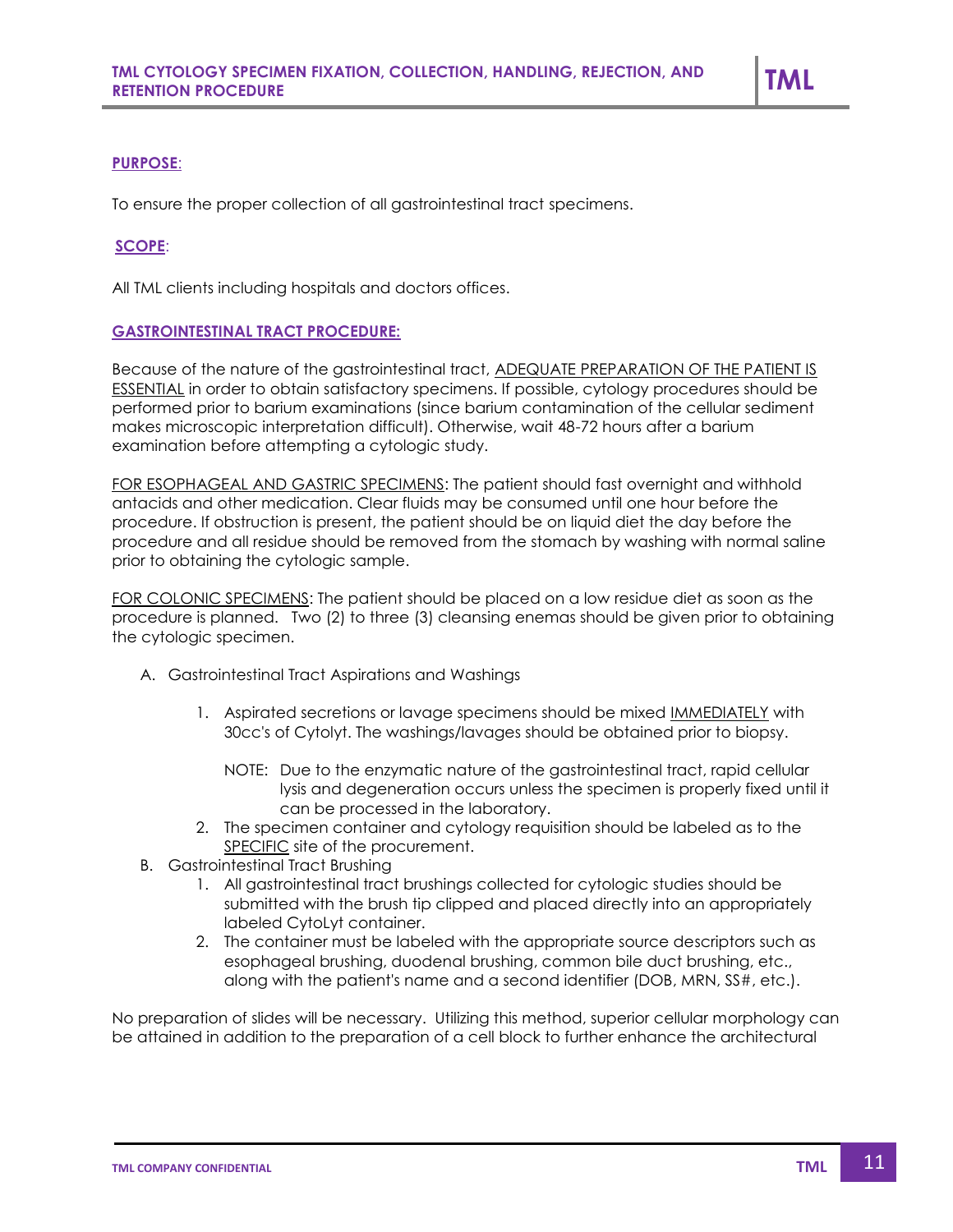evaluation of the cells. The cell block preparation will also allow for possible Immunohistochemical stains to further determine the origin of abnormal cells if necessary.

Special Instructions for Multiple Clipped Brush Tips:

- 1. If more than one brush is utilized to brush the same area or site, then the multiple brush tips that have been clipped can be placed in the same CytoLyt container and only one order will be placed or one requisition completed.
- 2. If multiple areas or sites are brushed, then separately labeled CytoLyt containers must be utilized with the appropriate corresponding sites written on patient identification label and corresponding orders/requisitions for the different areas or sites.

Special Note: If a physician chooses to rinse a brush in between sampling, please use a balanced electrolyte solution such as Plasma-Lyte® or Polysol®. Utilize no more than 15cc's of this solution. When the procedure is complete, please add the 15cc's of Plasma-Lyte® or Polysol® to the CytoLyt container that contains the clipped brush tip. There is no need for two separate containers in this instance.

**HANDLING:** Maintain at room temperature.

# **REJECTION:**

- 1. If insufficient cellular material is present, the technologist/pathologist may decide the material is insufficient for proper evaluation.
- 2. The specimen must contain cells representative of the source.
- 3. The specimen container must be labeled with two identifiers.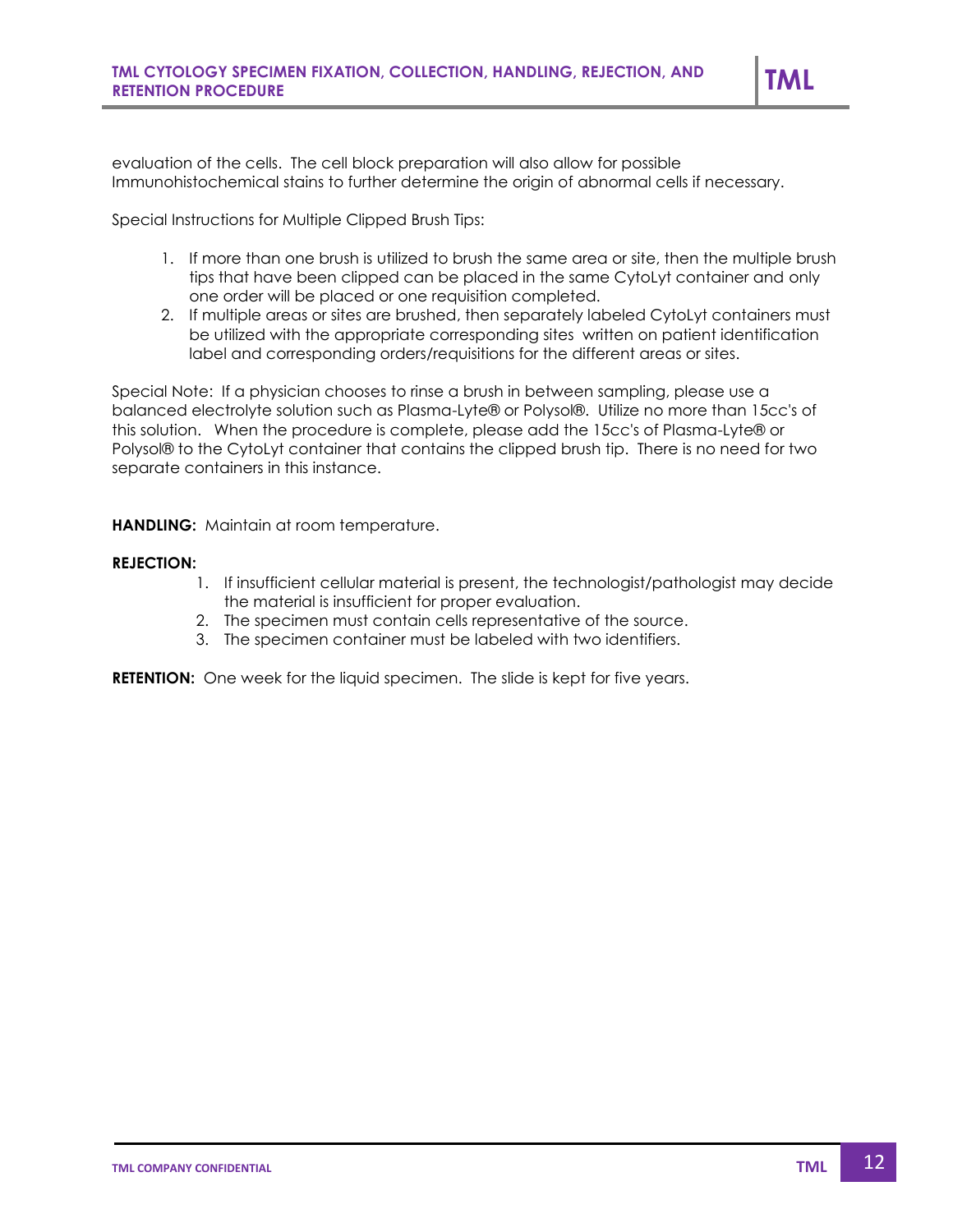To ensure the proper collection of urine specimens.

## **SCOPE**:

All TML clients including hospitals and doctors offices.

## **VOIDED OR CATHETERIZED URINE PROCEDURE:**

Urine may contain cells exfoliated from all areas of the genito-urinary system. Multiple specimens increase the sensitivity of the procedure. Female patients should be catheterized to avoid contamination of the urine by vaginal secretions. The following technique will ensure representative specimens of adequate volume, which will contain well-preserved cells.

- 1. Have the patient drink one (1) glass of water every fifteen (15) minutes for two (2) hours.
- 2. At the end of two (2) hours, have the patient void, or catheterize bladder and discard the urine sample.
- 3. One (1) hour later, have the patient void, or catheterize bladder and save this urine sample.
- 4. Fix the specimen with 30cc's of Cytolyt (equivalent to one full depression of plunger apparatus). Please place on the cytology requisition that Cytolyt was added.
- 5. Take the properly labeled specimen and cytology requisition to the laboratory or call for courier pick up.
	- NOTE: Due to the enzymatic nature of agents present in urine, cells degenerate rapidly. Therefore, prompt fixation is necessary for satisfactory microscopic interpretation.

### **URINARY BLADDER WASH OR BARBOTAGE PROCEDURE:**

Barbotage or washing of the urinary bladder, ureters, and renal pelvis is utilized quite frequently. It is a popular technique for differential diagnosis of urinary lesions.

- 1. The specimen is collected during cystoscopy by gently washing the selected area with 100-300cc's of normal saline or Ringer's solution.
- 2. The selected area should be washed twice and labeled #1 and #2 respectively on the appropriate container.
- 3. After the specimens are collected, it is imperative that the properly labeled specimen containers be fixed with 30cc's of Cytolyt, cytology fixative, IMMEDIATELY. Each container would receive the same allotment of Cytolyt: one full depression of the plunger for each specimen.

# Urinary detection of Cytomegalic Inclusion Disease:

- 1. Collect freshly voided urine and **IMMEDIATELY** transport the specimen to the laboratory.
- 2. DO NOT FIX. Fixation will interfere with subsequent processing of the specimen.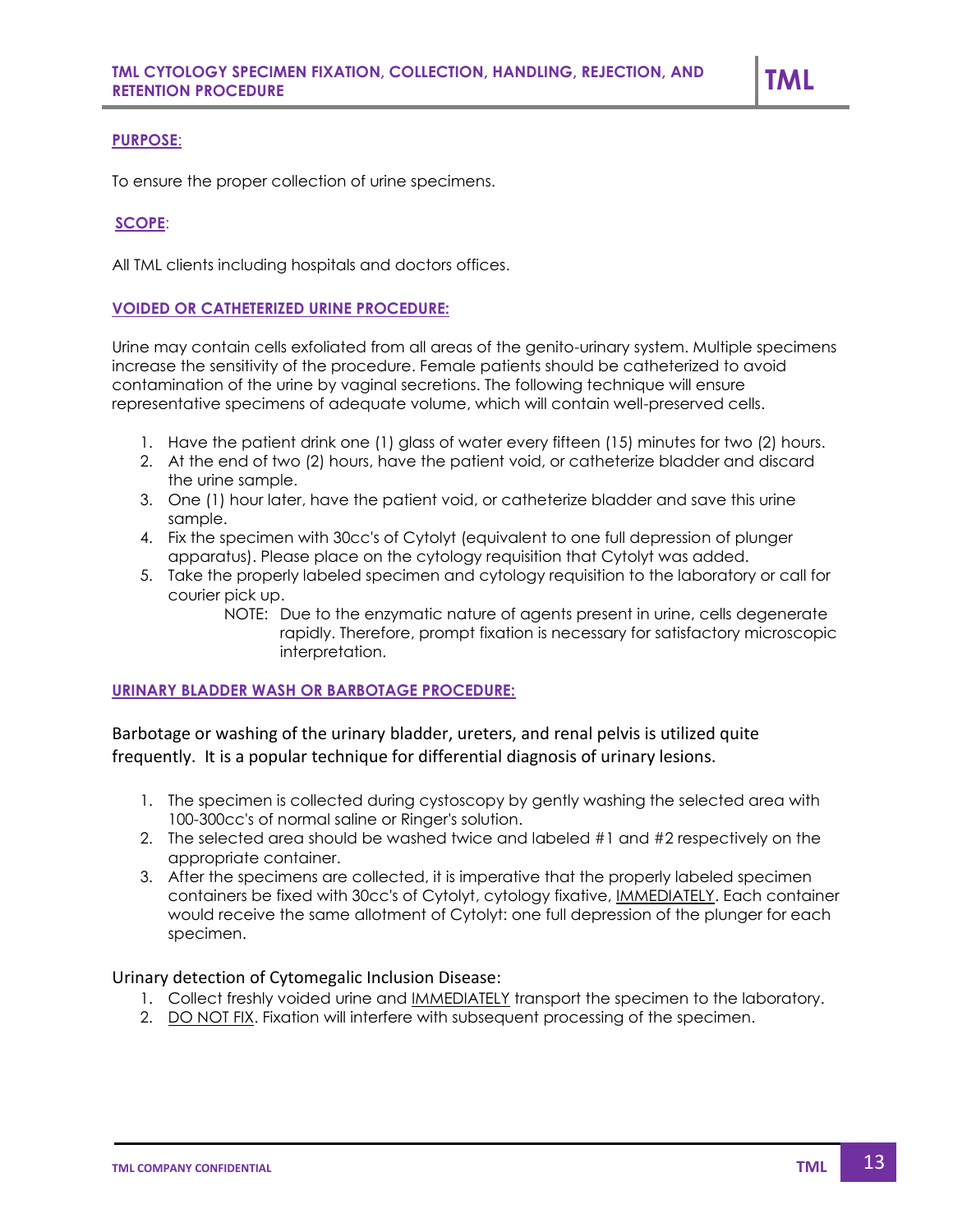3. Urine that has been collected over a long period of time, or specimens that have been allowed to stand at room temperature following collection, are unsatisfactory for cytologic study since the CMV affected cells degenerate rapidly.

**HANDLING:** Maintain at room temperature.

## **REJECTION:**

- 1. If insufficient cellular material is present, the technologist/pathologist may decide the material is insufficient for proper evaluation.
- 2. The specimen must contain cells representative of the source.
- 3. The specimen container must be labeled with two identifiers.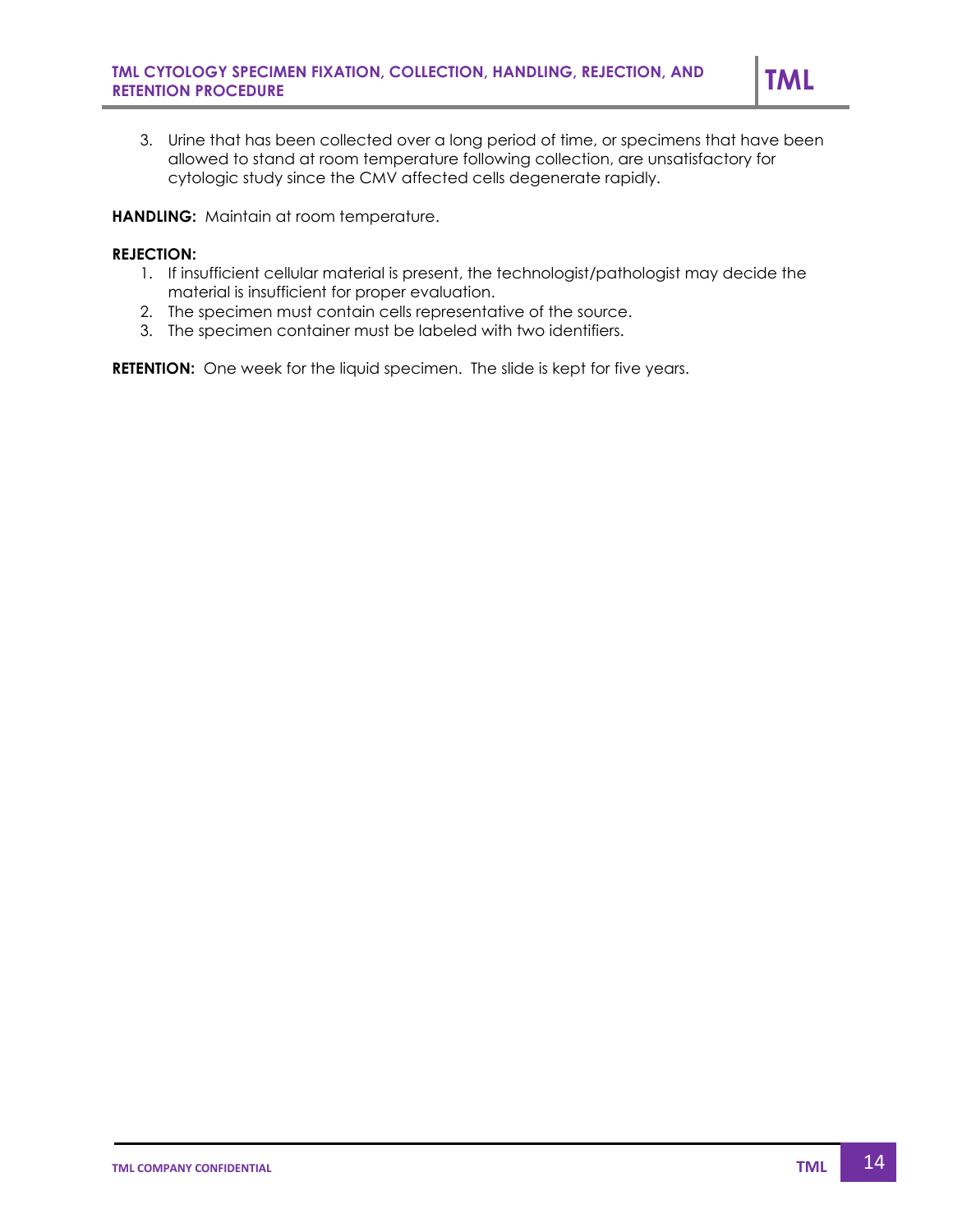To ensure proper collection of urinary tract brushing specimens (bladder, ureteral or renal pelvis).

## **SCOPE**:

All TML clients including hospitals and doctors offices.

## **BLADDER, URETER, OR RENAL PELVIS BRUSHING PROCEDURE:**

- 1. All bladder, ureter, or renal pelvis brushings collected for cytologic studies should be submitted with the brush tip clipped and placed directly into an appropriately labeled CytoLyt container.
- 2. The container must be labeled with the appropriate source descriptors such as Rt Ureter Brushing, Lt. Ureter Brushing, Rt. Renal Pelvis Brushing , etc., along with the patient's name and a second identifier (DOB, MRN, SS#, etc.)

No preparation of slides will be necessary. Utilizing this method, superior cellular morphology can be attained in addition to the preparation of a cell block to further enhance the architectural evaluation of the cells. The cell block preparation will also allow for possible Immunohistochemical stains to further determine the origin of abnormal cells if necessary.

Special Instructions for Multiple Clipped Brush Tips:

- 1. If more than one brush is utilized to brush the same area or site, then the multiple brush tips that have been clipped can be placed in the same CytoLyt container and only one order will be placed or one requisition completed.
- 2. If multiple areas or sites are brushed, then separately labeled CytoLyt containers must be utilized with the appropriate corresponding sites written on patient identification label and corresponding orders/requisitions for the different areas or sites.

Special Note: If a physician chooses to rinse a brush in between sampling, please use a balanced electrolyte solution such as Plasma-Lyte® or Polysol®. Utilize no more than 15cc's of this solution. When the procedure is complete, please add the 15cc's of Plasma-Lyte® or Polysol® to the CytoLyt container that contains the clipped brush tip. There is no need for two separate containers in this instance.

**HANDLING:** Maintain at room temperature.

### **REJECTION:**

- 1. If insufficient cellular material is present, the technologist/pathologist may decide the material is insufficient for proper evaluation.
- 2. The specimen must contain cells representative of the source.
- 3. The specimen container must be labeled with two identifiers.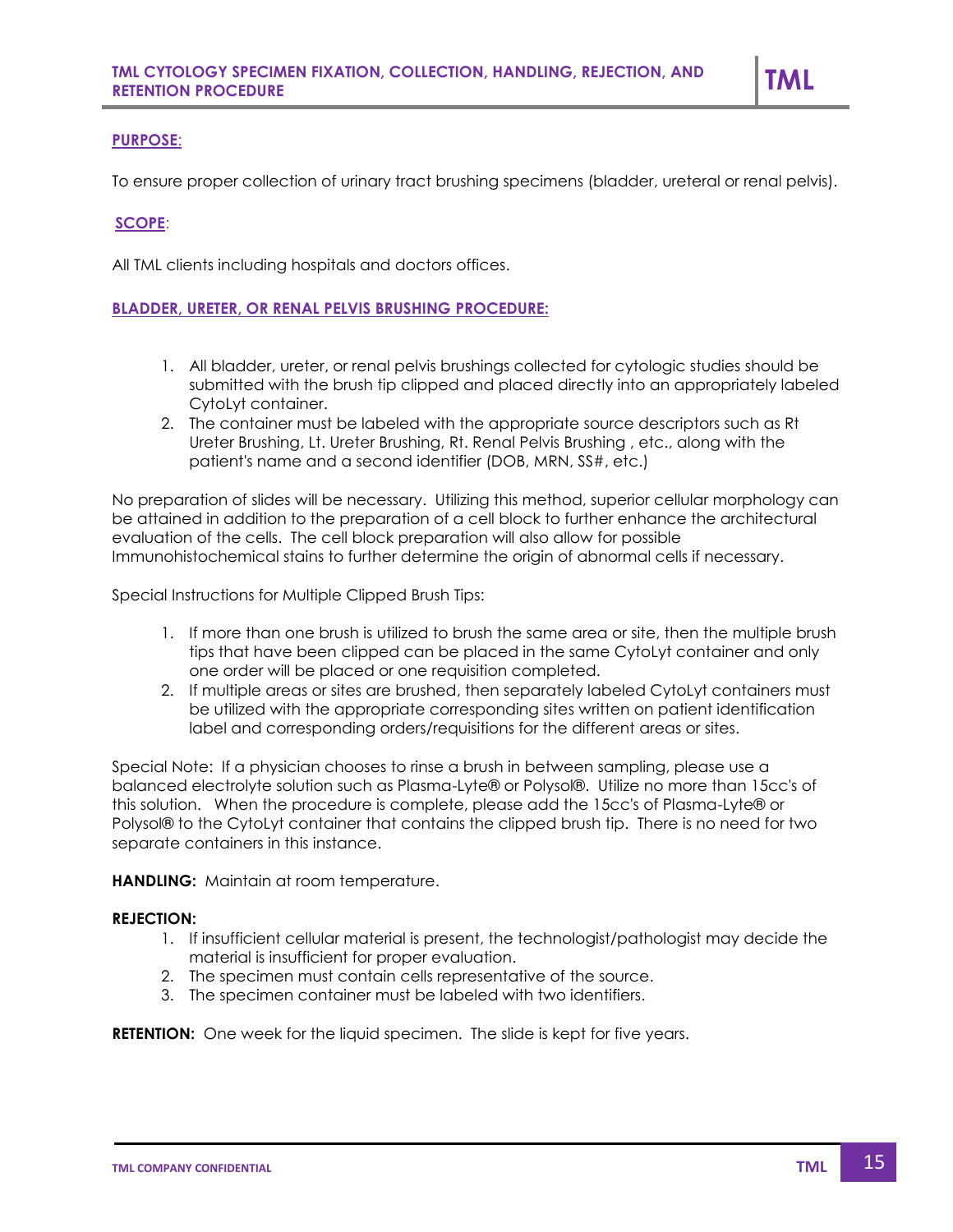To ensure proper collection of breast nipple discharge smears and/or direct lesion scrapings.

## **SCOPE**:

All TML clients including hospitals and doctors offices.

### **BREAST NIPPLE DISCHARGE PROCEDURE:**

#### NIPPLE DISCHARGE SMEARS:

Immediate fixation is of vital importance since mammary cells spread in a single layer on a glass slide rapidly undergo air-drying and degeneration. Serous or bloody material in the secretion does not protect the cells.

Preparation of six (6) smears usually gives optimum diagnostic results. The first few smears collected display scanty, degenerated cellular material, while the latter obtained slides exhibit superior samples due to freshly obtained cells with clear nuclear and cytoplasmic detail.

The following technique should be followed:

NOTE: It is extremely important that both the slides and the fixative container be labeled with the patient name, date of birth, and the source (Rt. Breast, Lt. Breast). Positively charged slides should be utilized for best results.

- 1. Have the patient hold an opened bottle of fixative (95% alcohol the green fixative supplied by TML) below her breast.
- 2. Gently compress and milk the areolar area and nipple with the thumb and forefinger, first vertically, then in a clockwise direction, to include the total area. When a mass is palpable, a very gentle milking of the space between the mass and the areolar area is performed.
- 3. Allow only a drop the size of a pea to accumulate on the apex of the nipple.
- 4. Supporting the areolar and nipple with one hand, use the other hand to touch the slide to the drop of expressed secretion and draw the previously labeled slide quickly, laterally across the nipple.
- 5. IMMEDIATELY DROP THE SLIDE INTO THE BOTTLE OF FIXATIVE.
- 6. Repeat procedure using the next previously labeled and numbered slide until all secretion obtainable from the nipple is utilized.

NIPPLE DISCHARGE DIRECTLY INTO CYTOLYT:

1. Use the above procedure except instead of placing on a slide place the fluid directly into Cytolyt Solution.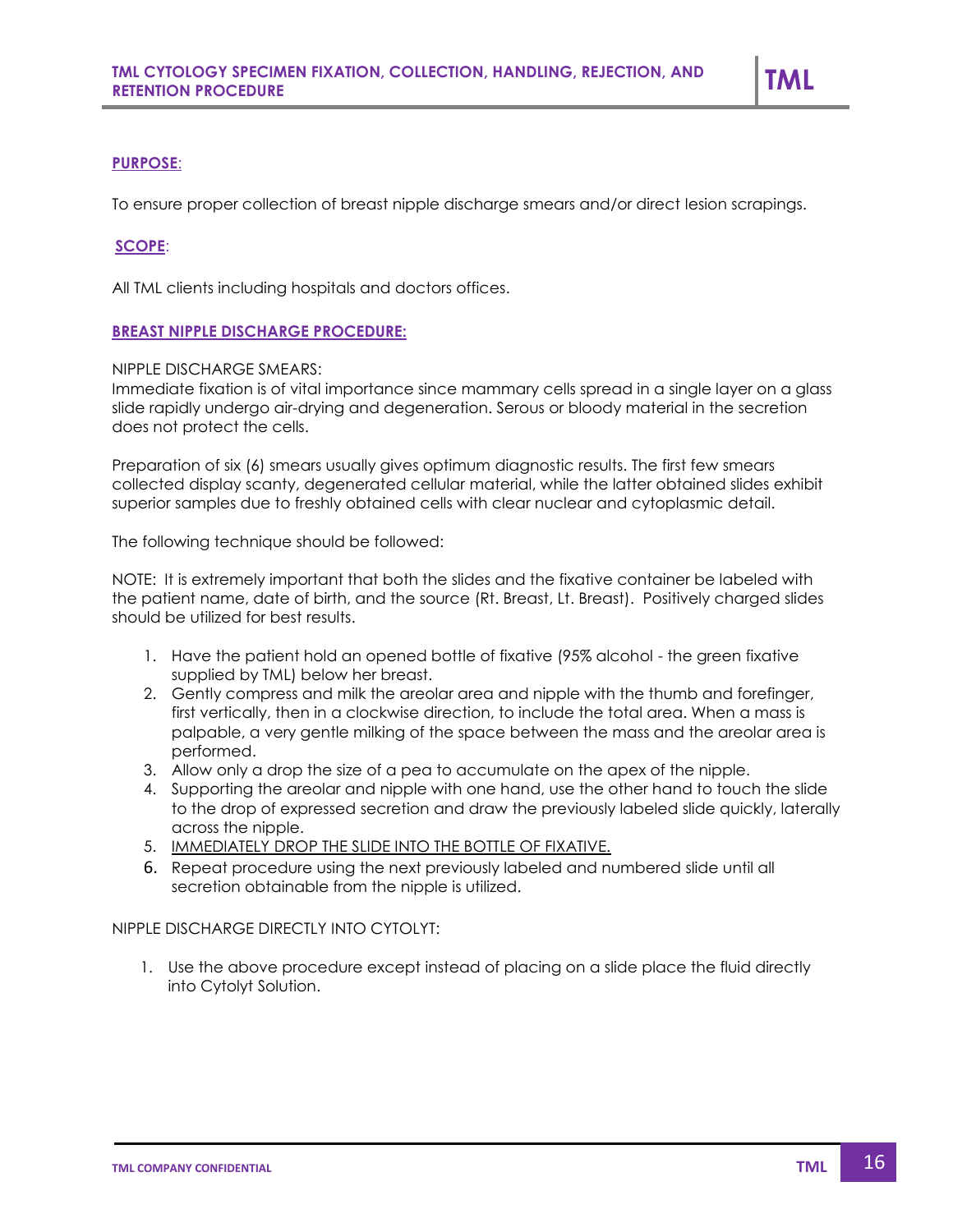### **BREAST DIRECT LESION SCRAPING PROCEDURE:**

- 1. When there is nipple erosion or ulceration, the specimen usually consists of fluid oozing from the lesion. In such instances, saline can be added to the erosion fluid. Gently mix with the lesion to exfoliate cells and prepare a smear as described in the section on nipple discharge smears.
- 2. More satisfactory, however, is a cotton swab which has been soaked in sterile saline. The swab serves as an excellent abrader of the lesion and can then be used to transfer and spread the material onto slides. FIX IMMEDIATELY in 95% alcohol (green TML fixative) or with a suitable spray fixative.
- 3. NOTE: It is extremely important that the slides are labeled with the patient name, date of birth, and the source (Rt. Breast, Lt. Breast). Positively charged slides should be utilized for best results.

**HANDLING:** Maintain at room temperature.

## **REJECTION:**

- 1. If insufficient cellular material is present, the technologist/pathologist may decide the material is insufficient for proper evaluation.
- 2. The specimen must contain cells representative of the source.
- 3. The specimen slide/container must be labeled with two identifiers.
- 4. Slides broken beyond repair.

**RETENTION:** The slide is kept for five years.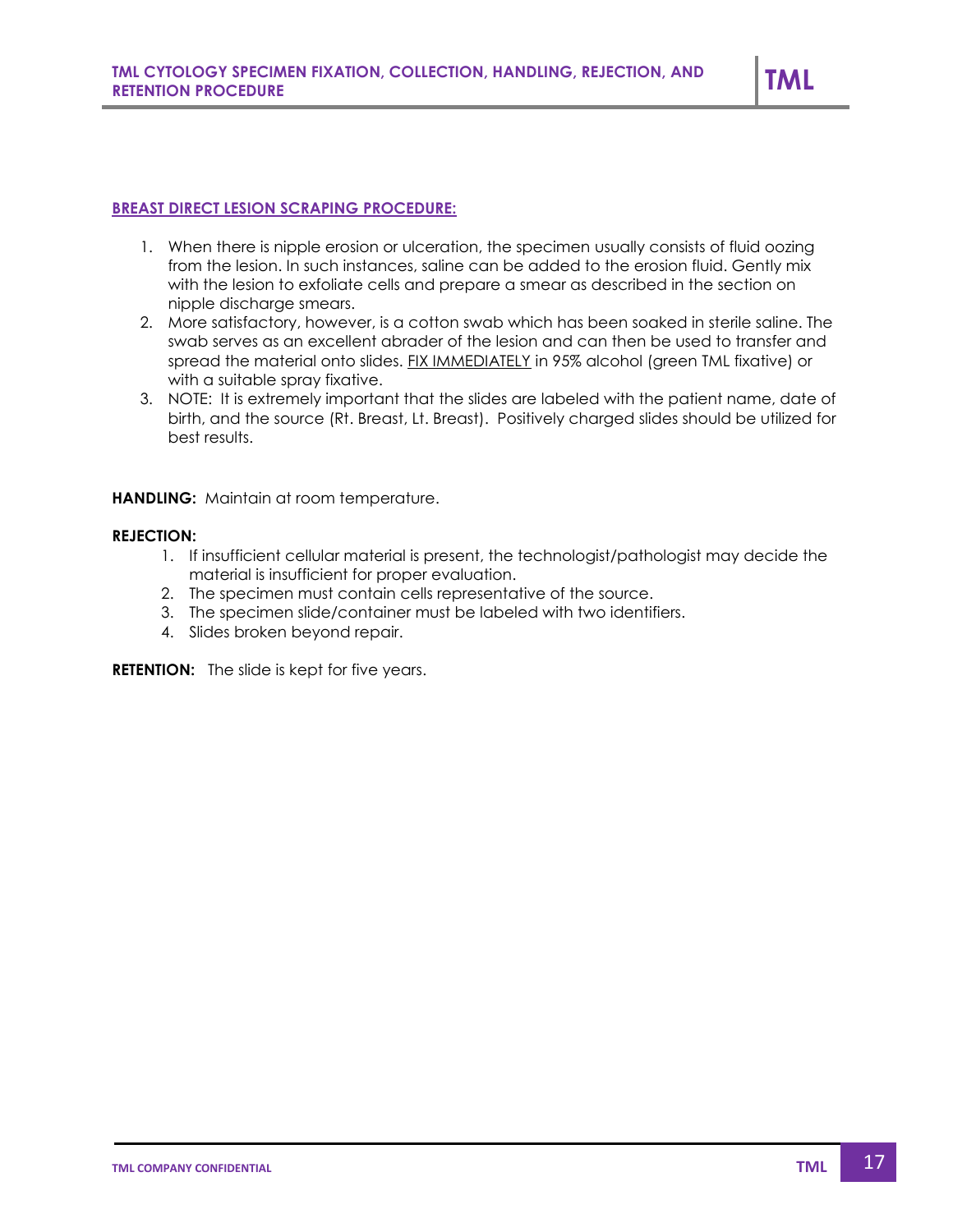Cytology examination of oral smears is primarily directly toward the diagnosis of incipient, cryptic or unsuspected carcinoma. In addition, it should be used when it is not practical to subject a patient to repeated biopsies, as with post-irradiation examinations. Oral smears are not meant to be a substitute for biopsy, but should be used as an adjunct to biopsy.

## **SCOPE**:

All TML clients including hospitals and doctors offices.

## **BUCCAL CAVITY DIRECT LESION SCRAPING PROCEDURE:**

- 1. Using a pencil, write the patient's name and date of birth on frosted end of a positively charged slide.
- 2. Using gauze moistened with saline or tap water, wipe away any saliva, debris or slough over the site to be scraped. The top layers of keratinized or crusted lesions must be removed with either dry gauze or a rotating stone or a curette. Soften lip lesions by applying wet gauze for 15 minutes prior to obtaining the specimen.
- 3. Support the area to be scraped firmly, and then scrape VIGOROUSLY with a moistened tongue blade or cytobrush applicator several times in the same direction.
- 4. Spread RAPIDLY on a previously labeled glass slide and FIX IMMEDIATELY in 95% alcohol (green TML fixative) or with a suitable spray fixative. Alternate fixative procedure involves rinsing brush or tongue blade in Cytolyt fixative. Specimen is sent to laboratory for processing.

**HANDLING:** Maintain at room temperature.

### **REJECTION:**

- 1. If insufficient cellular material is present, the technologist/pathologist may decide the material is insufficient for proper evaluation.
- 2. The specimen must contain cells representative of the source.
- 3. The specimen slide/container must be labeled with two identifiers.
- 4. Slides broken beyond repair.

**RETENTION:** The slide is kept for five years.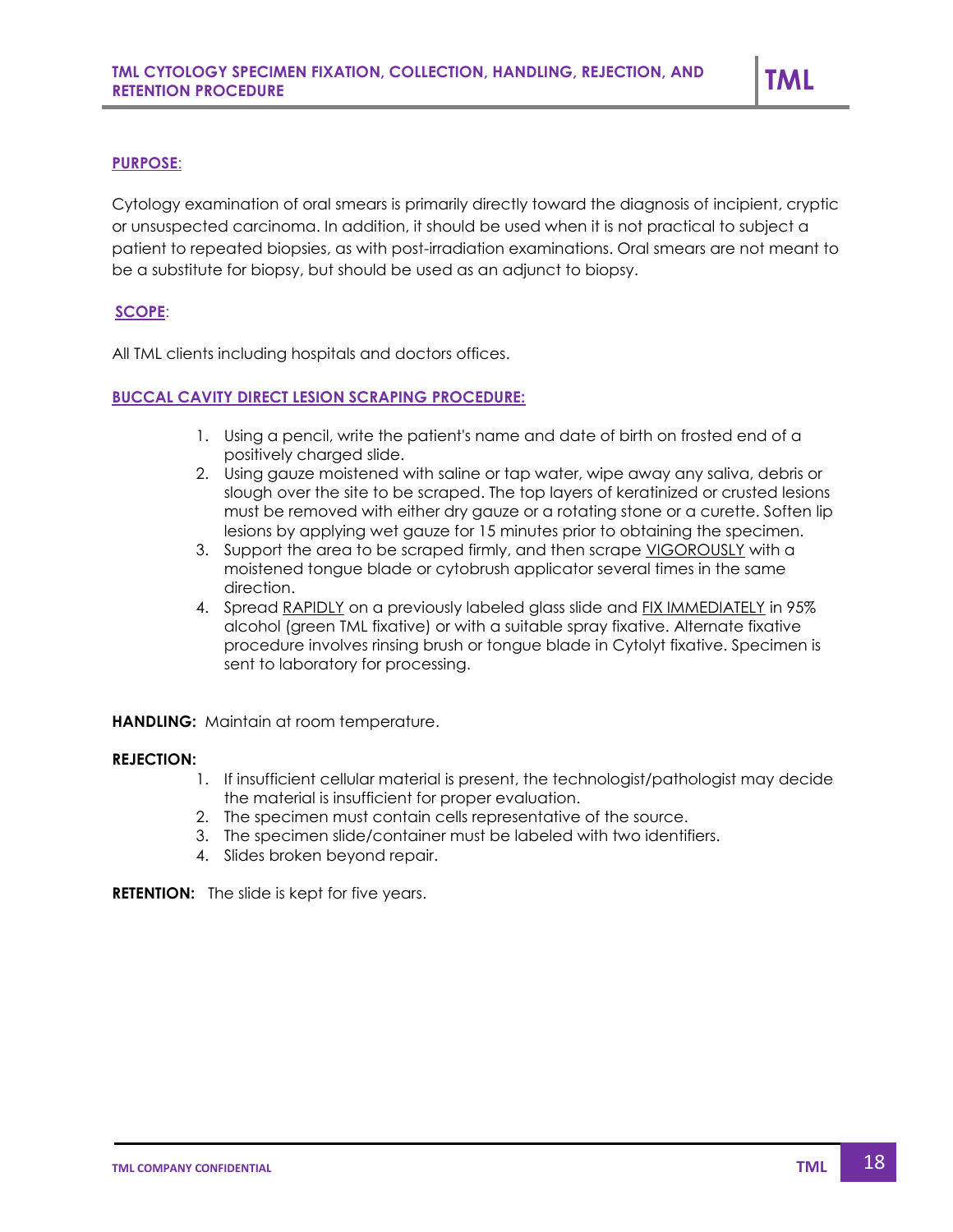To ensure proper collection of cerebrospinal fluid (CSF). In addition to examination for malignant cells, cellular studies of cerebrospinal fluid (CSF) have become increasingly important in both the diagnostic and management phases of leukemic disorders and infectious disorders. Accurate evaluation of the cerebrospinal fluid is dependent upon proper collection technique.

# **SCOPE**:

All TML clients including hospitals and doctors offices.

## **CEREBROSPINAL FLUID COLLECTION PROCEDURE:**

- 1. The final tube collected during the spinal tap is best for cytologic interpretation. One (1) cc of fluid is adequate for examination; however, two (2) cc's or more are preferred. Since cellular deterioration is rapid - immediate fixation is required.
- 2. The specimen should be immediately fixed with 15cc's of Cytolyt (equivalent to one half of a depression of the plunger apparatus).
- 3. The appropriately labeled specimen container with two patient identifiers and cytology requisition should be sent to the laboratory as soon as possible.

**HANDLING:** Maintain at room temperature if Cytolyt has been added. Refrigerate specimen if no fixative has been added.

**REJECTION:** The specimen container must be labeled with two identifiers.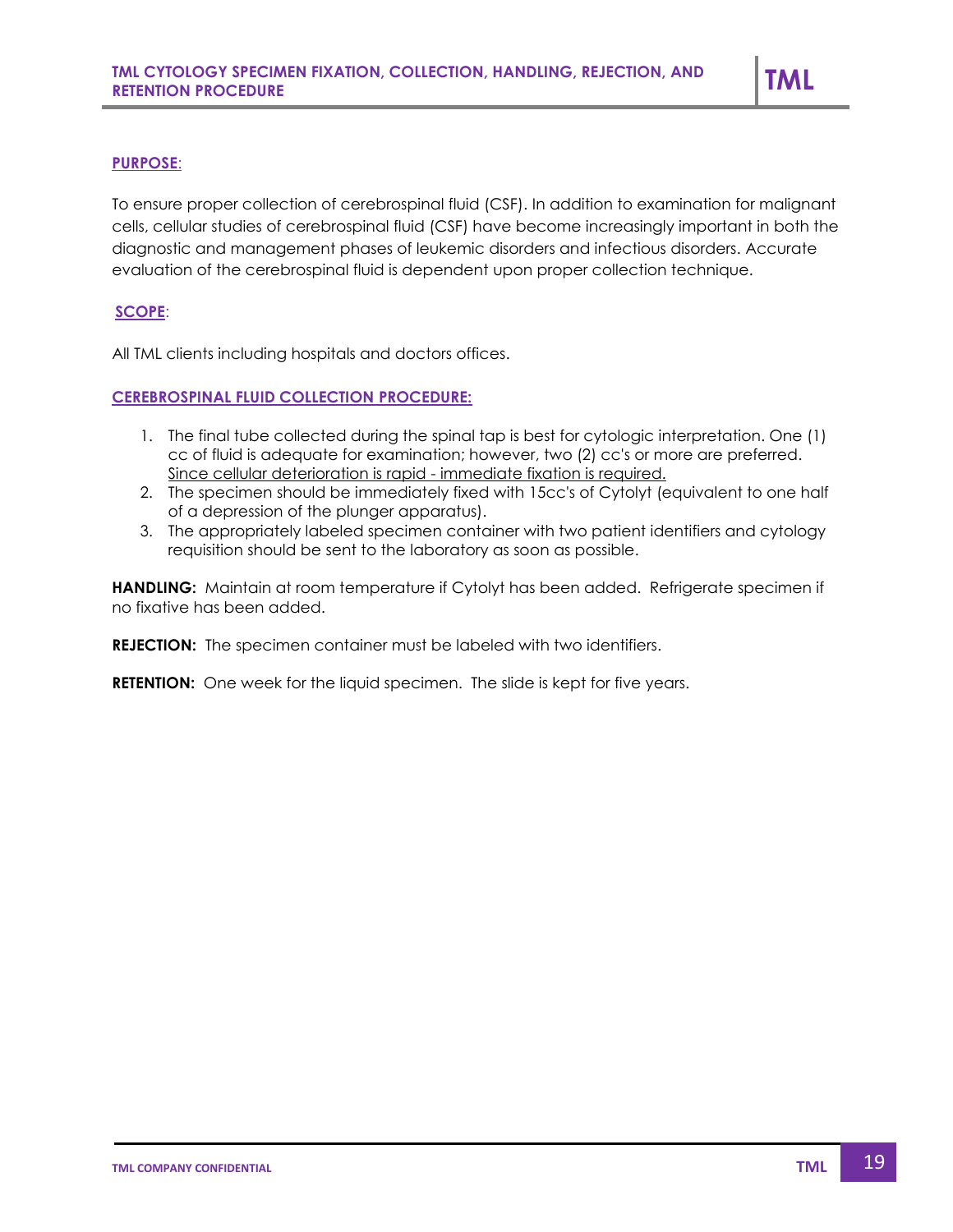Microscopic examination of eye secretions is a rapid method for diagnosis of certain inflammatory diseases, primarily viral and chlamydial. Tumors, although rare, can also be diagnosed by cytologic evaluation of eye material.

### **SCOPE**:

All TML clients including hospitals and doctors offices.

### **EYE SECRETION COLLECTION PROCEDURE:**

- 1. Using a cotton swab moistened with sterile water or saline, gently, but vigorously, scrape the margins of a conjunctival or corneal lesion.
- 2. Quickly spread the sample on a previously labeled glass slide and FIX IMMEDIATELY in 95% alcohol (green TML fixative) or a suitable spray fixative.
- 3. Send the properly labeled specimen container and cytology requisition immediately to the laboratory.

4. Fine needle aspiration of the anterior or posterior chambers and from the vitreous body should be fixed with 30cc's of Cytolyt, cytology fixative. The specimen should be sent to the laboratory immediately.

**HANDLING:** Maintain at room temperature.

#### **REJECTION:**

- 1. If insufficient cellular material is present, the technologist/pathologist may decide the material is insufficient for proper evaluation.
- 2. The specimen slide/container must be labeled with two identifiers.
- 3. Slides broken beyond repair.

NOTE: For keratinized lesions, energetic scraping of the margins of the lesion with a metal or plastic spatula after local anesthesia will offer the best results.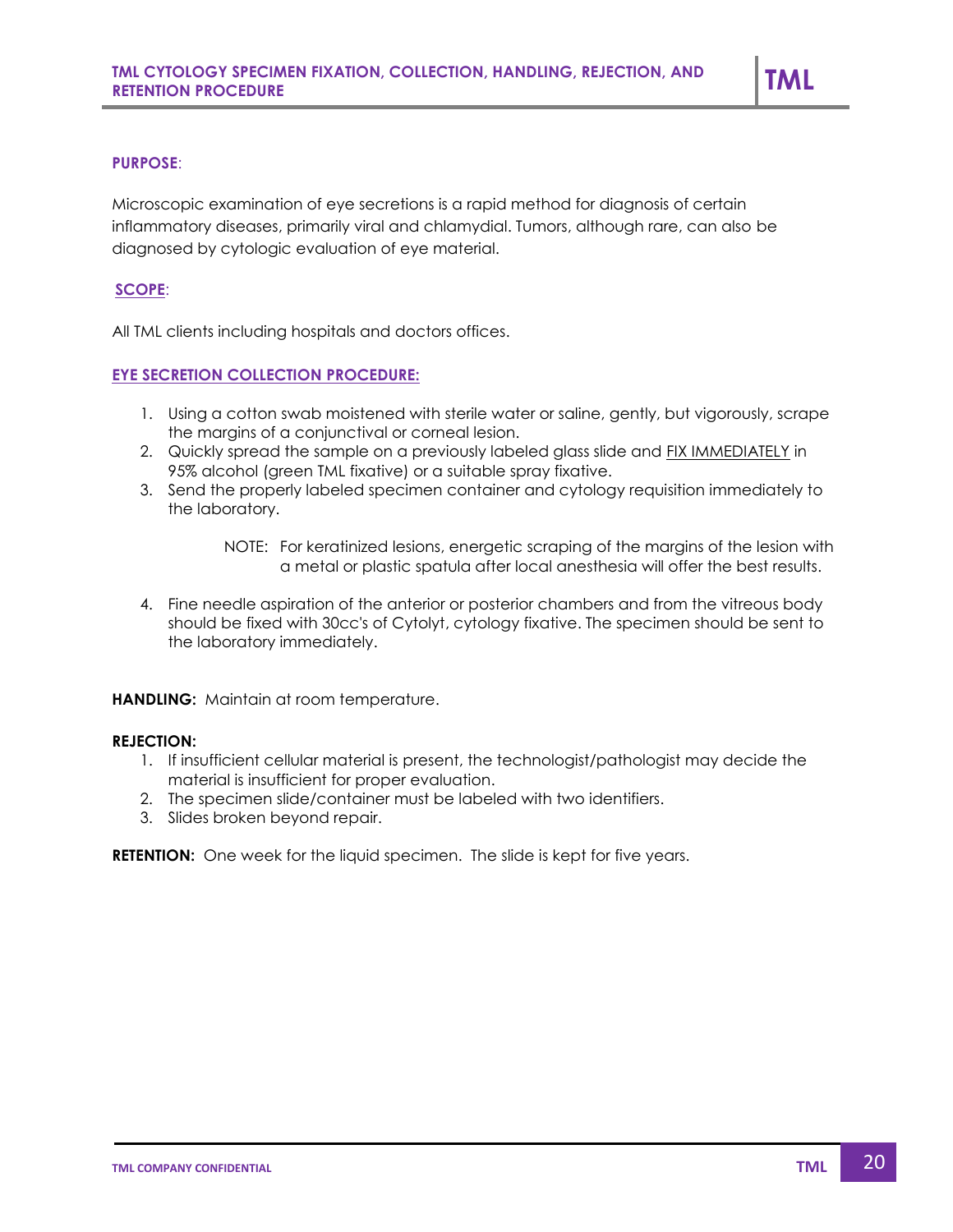This procedure is to provide guidance for cytology specimen fixation, collection, rejection, and retention for Anal Pap Tests.

#### **SCOPE:**

All TML clients including hospitals and doctors offices.

#### **ANAL PAP TEST COLLECTION PROCEDURE:**

The anal canal is a 3-4 cm long tubular structure which is surrounded by smooth muscle. The canal extends from the anal verge to the rectal mucosa and is delineated by the anal-rectal transformation zone. Samples should be taken from the entire canal to ensure proper sampling.

- 1. Label a PreservCyt vial with patient name and date of birth.
- 2. Use a Cytobrush or a moistened Dacron Swab to obtain sample from the entire anal canal including keratinized and nonkeratinized squamous epithelium and anorectal transformation zone.
- 3. Rinse Dacron Swab or Cytobrush in vial.
- 4. Close vial securely to prevent leakage.

**HANDLING:** Maintain at room temperature.

#### **REJECTION CRITERIA:**

- 1. If insufficient material is present, the technologist/pathologist may decide the material is insufficient for proper evaluation. According to Bethesda 2001 for an anal pap to be considered satisfactory it should contain 2000-3000 nucleated squamous cells.
- 2. Obscuring material including fecal material, bacteria, inflammation, mucus, and blood may hinder microscopic evaluation and be considered unsatisfactory for evaluation.
- 3. The specimen container must be labeled with two identifiers.

**RETENTION:** Liquid specimen is retained six weeks. The slide is retained for five years.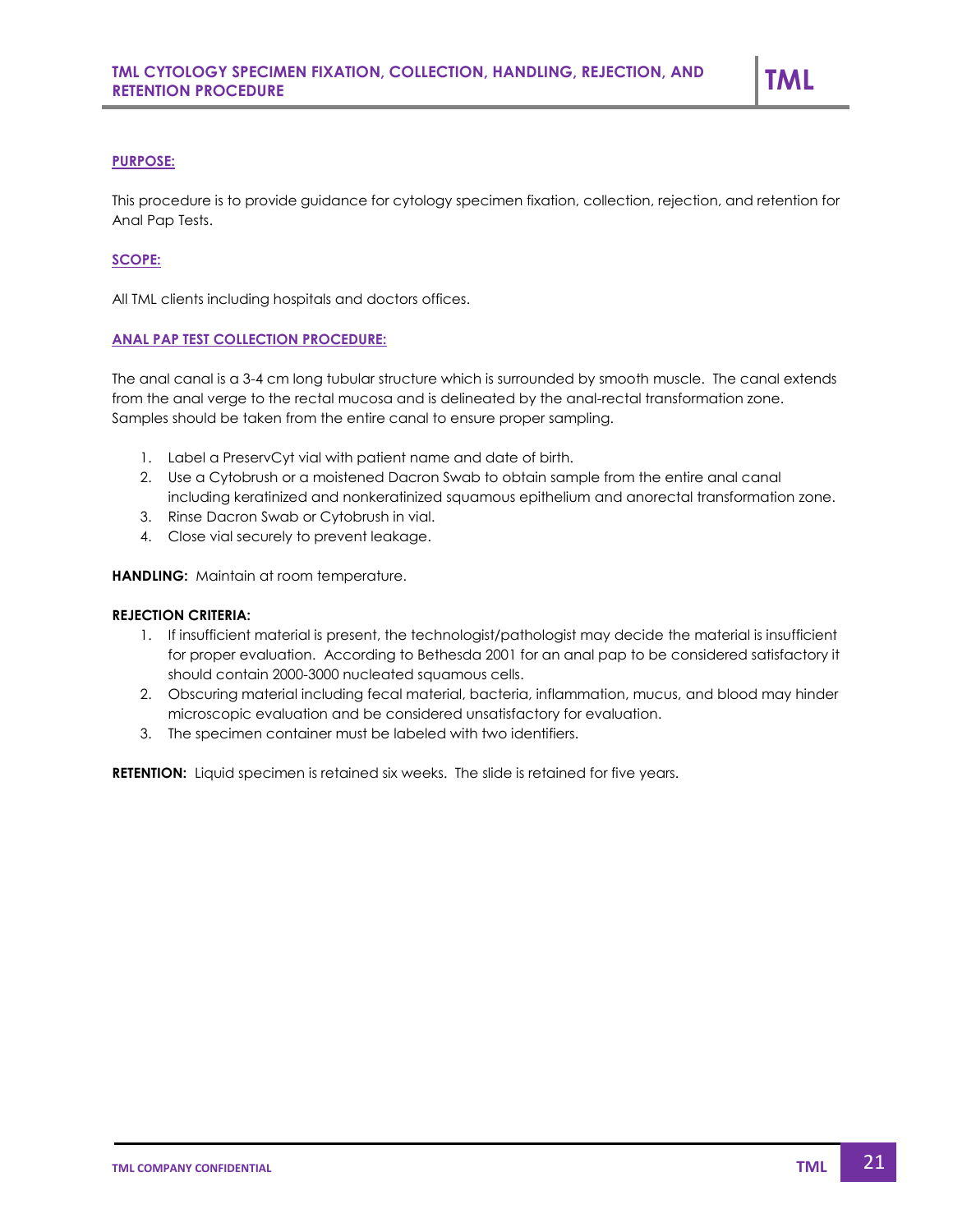To ensure proper collection for fine needle aspiration of any site.

## **SCOPE**:

All TML clients including hospitals and doctors offices.

## **FINE NEEDLE ASPIRATION COLLECTION PROCEDURE:**

- $\triangleright$  To prevent errors in identification of the patient, the site, and the procedure a time out must take place prior to collection of specimen to confirm.
- 1. Properly fill out the cytology requisition form. Information MUST include anatomic site of aspiration, description of mass being aspirated, and clinical history of patient to include history of previous malignancy (if applicable) and current therapy.
- 2. Label the colored end of the slide with a No. 2 lead pencil with the patients name and the specimen source (FNA Rt. Thyroid, FNA Parotid, etc.). Label the two fluid filled containers with the patient name, date of birth, and source of specimen.
- 3. Procure the specimen in the routine manner of aspiration.
- 4. Once the specimen has been obtained, disperse the contents of the sampling device into the Cytolyt container. If multiple passes are made through the same mass, the cellular material from each pass may be placed into the same Cytolyt vial. If a separate mass is aspirated, a second clearly distinguished Cytolyt vial should be used.
- 5. Aspirate a small amount of the Cytolyt fixative into the syringe to rinse the remaining material from the needle and syringe.
- 6. Using a clean needle each pass, aspirate mass again to dispense contents onto the slide. Place another slide face down on top of the aspirated slide and gently pull the two slides apart in a horizontal direction. Immediately place the white slide into the green liquid fixative container and allow the blue slide to air dry.
- 7. Repeat step 5 and 6 with the remaining two white end slides and place them in the green alcohol fixative vial. Securely fasten the lid. Place the blue slide in the plastic slide holder once it is dry.
- 8. Securely fasten the top on the Cytolyt vial to prevent leakage.
- 9. Place the Cytolyt vial into the biohazard bag and insert into the sponge opening in the FNA kit (if you are using the preassembled kit) along with the green fixative vial and plastic slide holder. Fold the requisition slip and insert the requisition into the FNA kit. Do not write on the outside of the box.
- 10. Send the vial and requisition slip or hospital order to the laboratory in a biohazard bag (if not using the preassembled kit).

The vials of Cytolyt will be available to the clinician. Phone requests to the number listed below. Please do not hesitate to call the TML cytology staff at 918-481-7854 if there are any questions regarding this procedure.

**HANDLING:** Maintain at room temperature.

# **REJECTION:**

- 1. If insufficient cellular material is present, the technologist/pathologist may decide the material is insufficient for proper evaluation.
- 2. The specimen must contain cells representative of the source.
- 3. The specimen container must be labeled with two identifiers.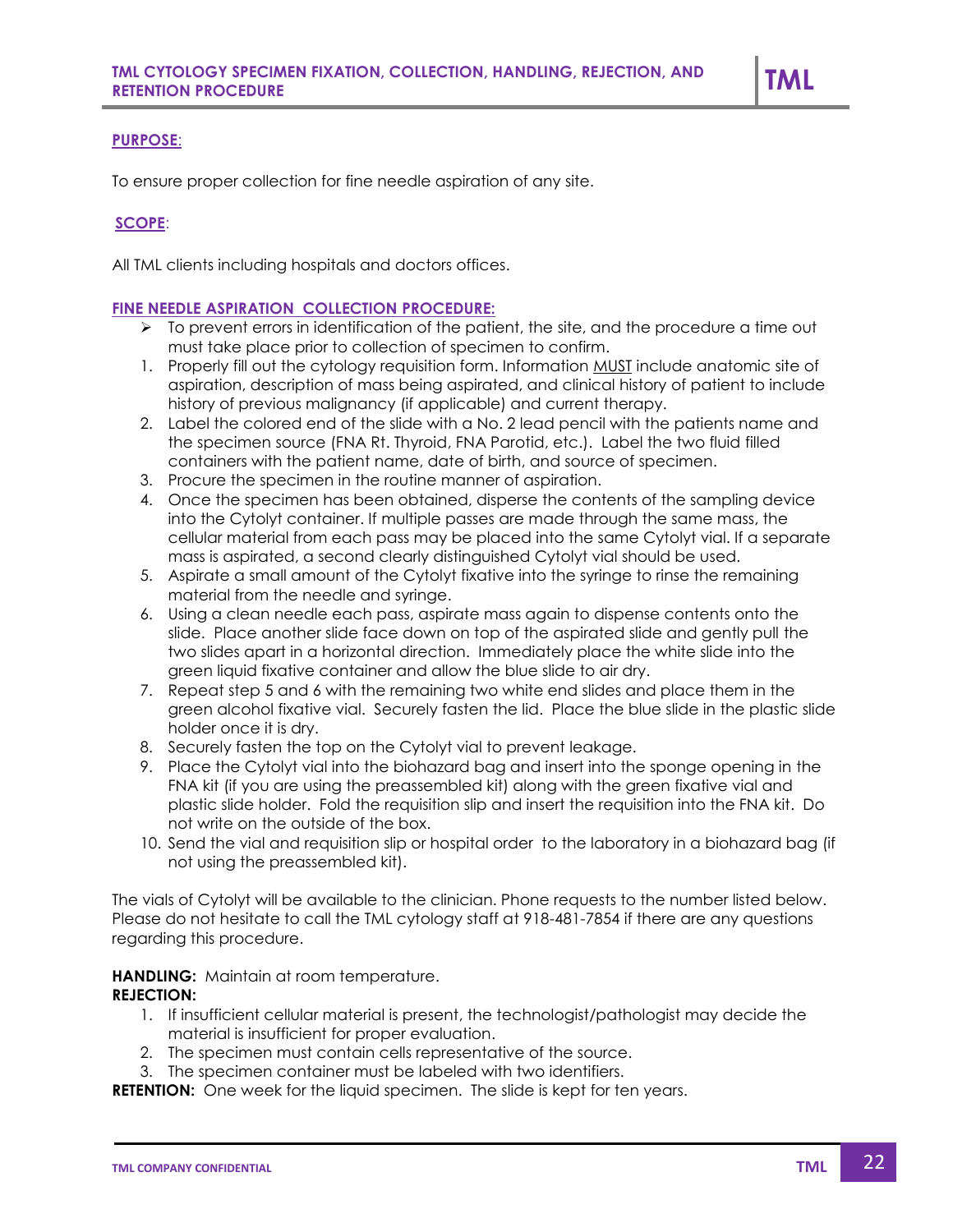This procedure is to provide guidance for the collection and evaluation of Tzanck Smears.

# **SCOPE**:

This procedure is intended for use by physicians and laboratory personnel.

## **TZANCK SMEAR PROCEDURE:**

- 1. Label the slides with the patient's first and last name, DOB, and specimen source in pencil on the frosted end of the slide.
- 2. Place in a container filled with 95% ethyl alcohol (green fixative) so the slides are completely covered.
- 3. Gently scrape the area of abnormality. If the abnormality is a vesicle, remove the covering and scrape both at the base of the vesicle and around the rim.
- 4. Remove one of the slides from the fixative and quickly and evenly smear the collected material on one of the glass slides.
- 5. Immediately re-immerse the slide in fixative. Repeat the process with the second slide, if necessary, for better diagnostic yield.
- 6. After collection, leave the slides in the 95% alcohol for 10 minutes and then air dry.
- 7. Submit the specimen and the completed requisition to Tulsa Medical Laboratory.

## **UNACCEPTABLE CONDITIONS:**

1. Air dried smears. Refer to above collection procedure.

## **PREPARATION:**

1. Prepared slides are stained with the pap stain after laboratory accessioning.

### **MICROSCOPIC EVALUATION:**

1. The Cytotechnologist will evaluate the stained slides to look for typical cytopathic changes in epithelial cells. The cells become enlarged, with intranuclear inclusions, often with the formation of multinucleated cells. They will send the slide to the Pathologist for final signout and reporting.

### **LIMITATIONS:**

1. This test can be performed when an urgent test is needed and no alternative test is immediately available, but it does not negate the need for follow-up testing of all negatives with a more sensitive test.

**HANDLING:** Maintain at room temperature.

#### **REJECTION:**

- 1. If insufficient cellular material is present, the technologist/pathologist may decide the material is insufficient for proper evaluation.
- 2. The specimen must contain cells representative of the source.
- 3. The specimen slide must be labeled with two identifiers.

**RETENTION:** The slide is kept for five years.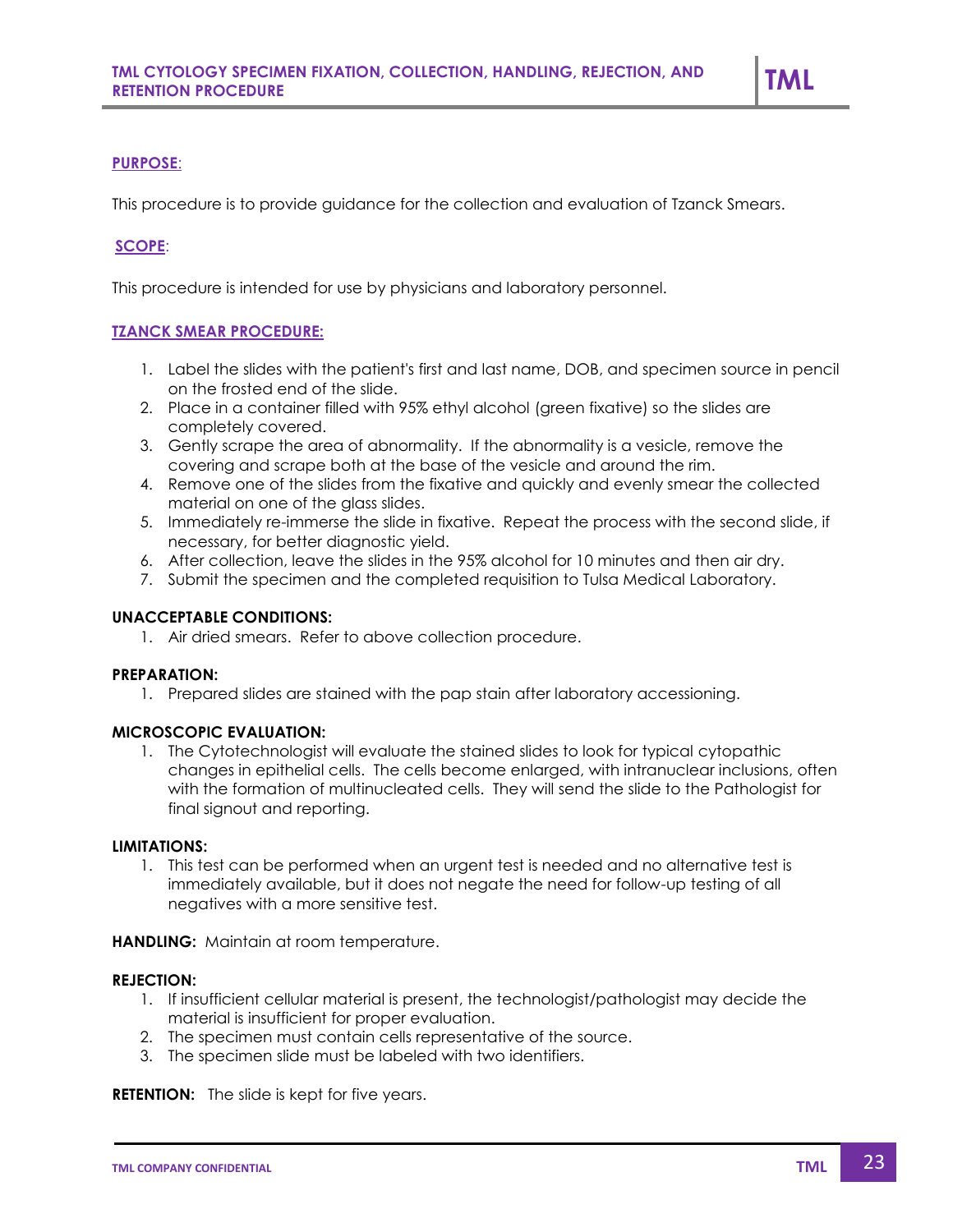### **PREPARED BY:**

**COLLEEN JOPLIN, CT**

**Signature** 

**DATE: \_\_\_\_\_\_\_\_\_\_\_\_\_\_\_** 

**DEPARTMENTAL DIRECTOR (OR DESIGNEE):**

**\_\_\_\_\_\_\_\_\_\_\_\_\_\_\_\_\_\_\_\_\_\_\_\_\_\_\_\_\_\_\_\_\_\_\_\_\_\_\_\_\_\_**

**TAMARA L CHANEY, MD, MEDICAL DIRECTOR**

**\_\_\_\_\_\_\_\_\_\_\_\_\_\_\_\_\_\_\_\_\_\_\_\_\_\_\_\_\_\_\_\_\_\_\_\_\_\_\_\_\_\_\_**

**Signature**

**DATE: : \_\_\_\_\_\_\_\_\_\_\_\_\_\_\_** 

**IMPLEMENTATION DATE:**

**DATE: \_\_\_\_\_\_\_\_\_\_\_\_\_\_\_**

### **DEPARTMENTAL DIRECTOR (OR DESIGNEE) ANNUAL REVIEW**

| <b>Medical Director or</b><br><b>Designee</b> | <b>Medical Director or Designee</b><br>Signature | <b>DATE</b> |
|-----------------------------------------------|--------------------------------------------------|-------------|
| <b>TAMARA CHANEY, MD</b>                      |                                                  |             |
|                                               |                                                  |             |
|                                               |                                                  |             |
|                                               |                                                  |             |
|                                               |                                                  |             |
|                                               |                                                  |             |
|                                               |                                                  |             |
|                                               |                                                  |             |
|                                               |                                                  |             |
|                                               |                                                  |             |
|                                               |                                                  |             |
|                                               |                                                  |             |
|                                               |                                                  |             |